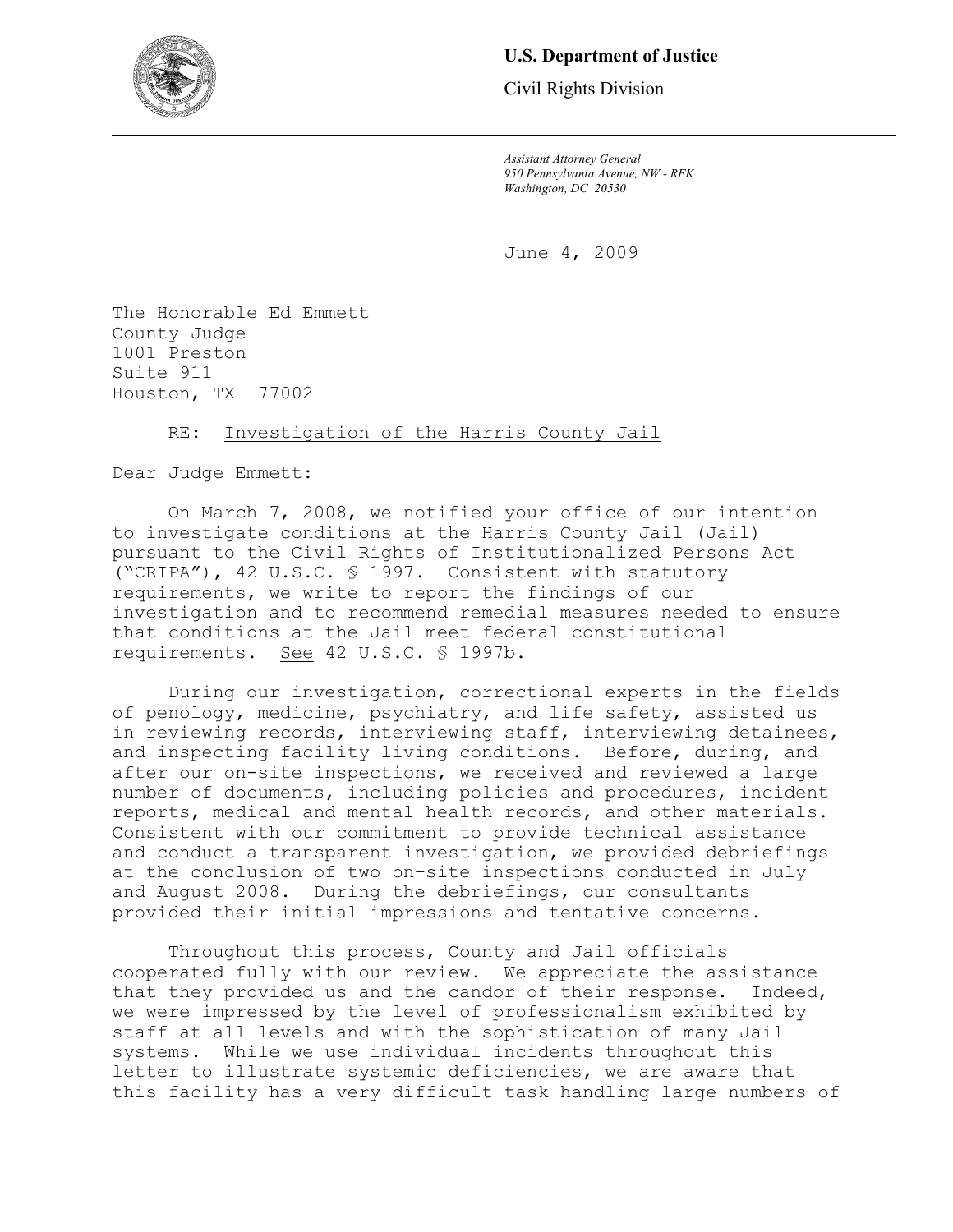detainees, many of whom have serious medical and mental health problems. The examples we cite should not necessarily be construed as a criticism of particular staff. In many cases, such incidents may be more reflective of inherent systemic problems with Jail procedures or resources than the professionalism or dedication of staff and administrators.

We are pleased to advise you that Harris County Jail complies with constitutional requirements in a number of significant respects. The Jail's operational infrastructure includes the existence of written policies and procedures, clearly designated security and medical supervisors, training programs, a booking and intake assessment process, infection control programs, and fire safety precautions. At the same time, however, we also conclude that certain conditions at the Jail violate the constitutional rights of detainees. Indeed, the number of inmates deaths related to inadequate medical care, described below, is alarming. As detailed below, we find that the Jail fails to provide detainees with adequate: (1) medical care; (2) mental health care; (3) protection from serious physical harm; and (4) protection from life safety hazards.

## **I. DESCRIPTION OF THE JAIL**

Harris County Jail includes four major jail facilities constructed between the 1980s and the 1990s. At the time of our site visit, the Jail housed over  $9400$  detainees.<sup>1</sup> The Jail's design capacity is reportedly 9800 detainees. The Harris County Sheriff's Department also places detainees at various satellite locations. If those detainees are also counted, the Sheriff's Department is responsible for a total of nearly 11,000 detainees. In 2007, the Jail processed over 130,000 admissions.

#### **II. LEGAL FRAMEWORK**

CRIPA authorizes the Attorney General to investigate and take appropriate action to enforce the constitutional rights of jail detainees and detainees subject to a pattern or practice of unconstitutional conduct or conditions. 42 U.S.C. § 1997. The rights of pre-trial detainees are protected under the Fourteenth Amendment which ensures that these detainees "retain at least those constitutional rights . . . enjoyed by convicted prisoners." Bell v. Wolfish, 441 U.S. 520, 545 (1979). Under

<sup>1</sup>  The Jail houses mainly pre-trial detainees, but also houses some post-adjudication inmates. For the purpose of this letter, both groups will be referred to as detainees.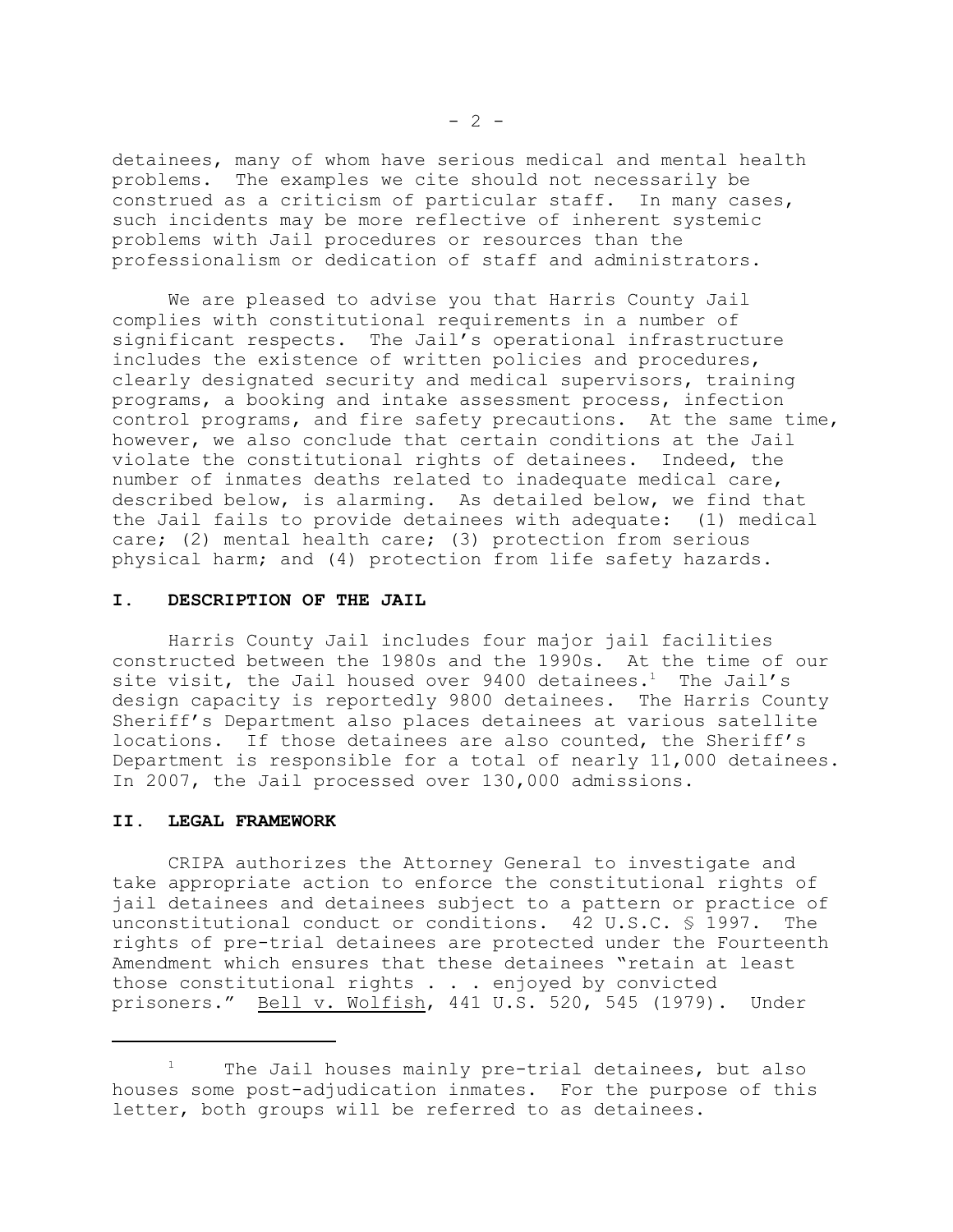the Eighth Amendment, prison officials have an affirmative duty to ensure that detainees receive adequate food, clothing, shelter, and medical care. Farmer v. Brennan, 511 U.S. 825, 832 (1994). The Eighth Amendment protects prisoners not only from present and continuing harm, but also from future harm. Helling v. McKinney, 509 U.S. 25, 33 (1993).

Detainees have a constitutional right to adequate medical and mental health care, including psychological and psychiatric services. Farmer, 511 U.S. at 832. Detainees' constitutional rights are violated when prison officials exhibit deliberate indifference to their serious medical needs. See Estelle v. Gamble, 429 U.S. 97, 102 (1976). Detainee living conditions must be "reasonably sanitary and safe." Farmer 511 U.S. at 832.

#### **III. CONSTITUTIONAL DEFICIENCIES**

As a large urban detention facility, Harris County Jail faces a number of significant problems including a high detainee census and complex funding and logistical challenges. In many ways, the Jail actually performs quite well. Jail policies and procedures provide for a comprehensive detainee housing assignment process, medical sick call procedures, and regular facility maintenance. Staff receive broad training on Jail operations, supervision of detainees, and detainee rights. Unfortunately, in a number of critical areas, the Jail lacks necessary systems to ensure compliance with constitutional standards.

#### A. Medical Care

The Jail has functional systems in place to provide medical care and treatment to a large population of detainees. These systems include an initial screening process, a more comprehensive health assessment for longer-term detainees, a sick call process, a modern clinic, qualified medical staff, a professional management structure, and mechanisms to obtain outside specialty care. Despite the general quality of such systems, the Jail fails to provide consistent and adequate care for detainees with serious chronic medical conditions. We found specific deficiencies in the Jail's provision of chronic care and follow-up treatment. These deficiencies, in themselves and when combined with the problems in medical record-keeping and quality assurance discussed below, are serious enough to place detainees at an unacceptable risk of death or injury.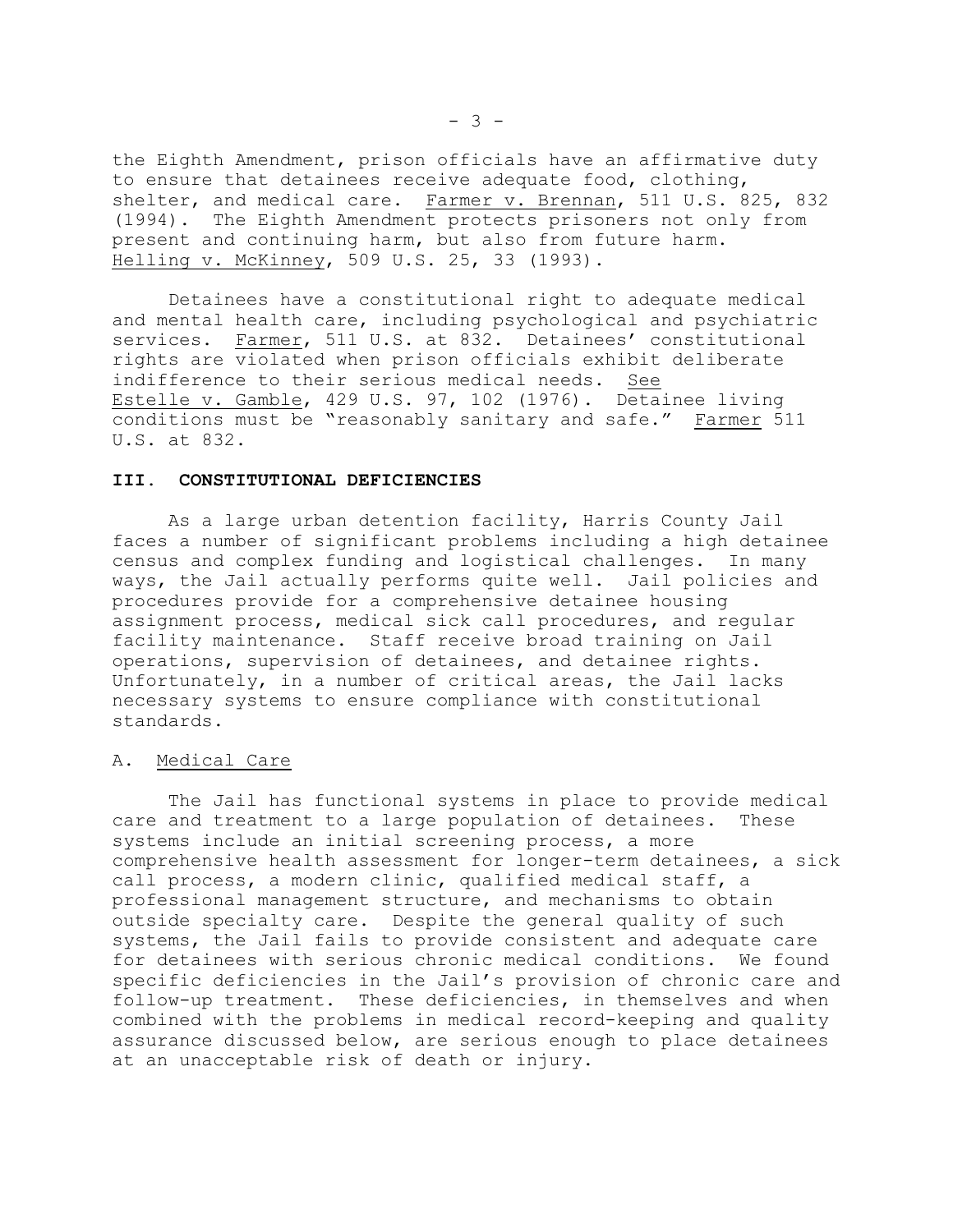Detainees who suffer from chronic medical conditions require assessment and ongoing treatment to prevent the progression of their illnesses. As part of the treatment process, detainees with chronic medical conditions require routine follow up to monitor the progression of their illness and the potentially hazardous effects of medication. Because of crowding, administrative weaknesses, and resource limits, the Jail does not provide constitutionally adequate care to meet the serious medical needs of detainees with chronic illness.

Generally accepted standards of correctional medical care require that medical staff identify detainees with chronic conditions such as - diabetes, tuberculosis, and heart disease and provide timely treatment for such conditions. Unfortunately, the Jail does not have an assessment process to adequately identify detainees with serious chronic medical conditions. In particular, we found that the Jail has delegated screening to nurses who are in need of additional training and more administrative oversight by physicians. For instance, we found assessment forms completed by nursing staff who had not actually completed the assessments. We also found that physicians do not routinely see detainees with chronic conditions to assess the status of their health. Moreover, Jail staff do not conduct periodic surveys of the housing units to identify detainees who may have chronic medical conditions, but who may not necessarily be identified by the normal sick call process or the screening procedures conducted during detainee booking. Such deficiencies result in gaps in the system for identifying detainees with serious chronic medical conditions. For instance, staff may miss some detainees who are degenerating mentally or physically, but who are unable or unwilling to utilize the normal sick call process.

Problems with chronic care assessments are particularly pronounced in the assessment of detainees receiving medications. Generally accepted correctional medical standards require that once medical staff identify a medical condition, they need to order appropriate medications and then periodically re-assess those medications to determine their effectiveness and to monitor side effects. The Jail medical staff are not adequately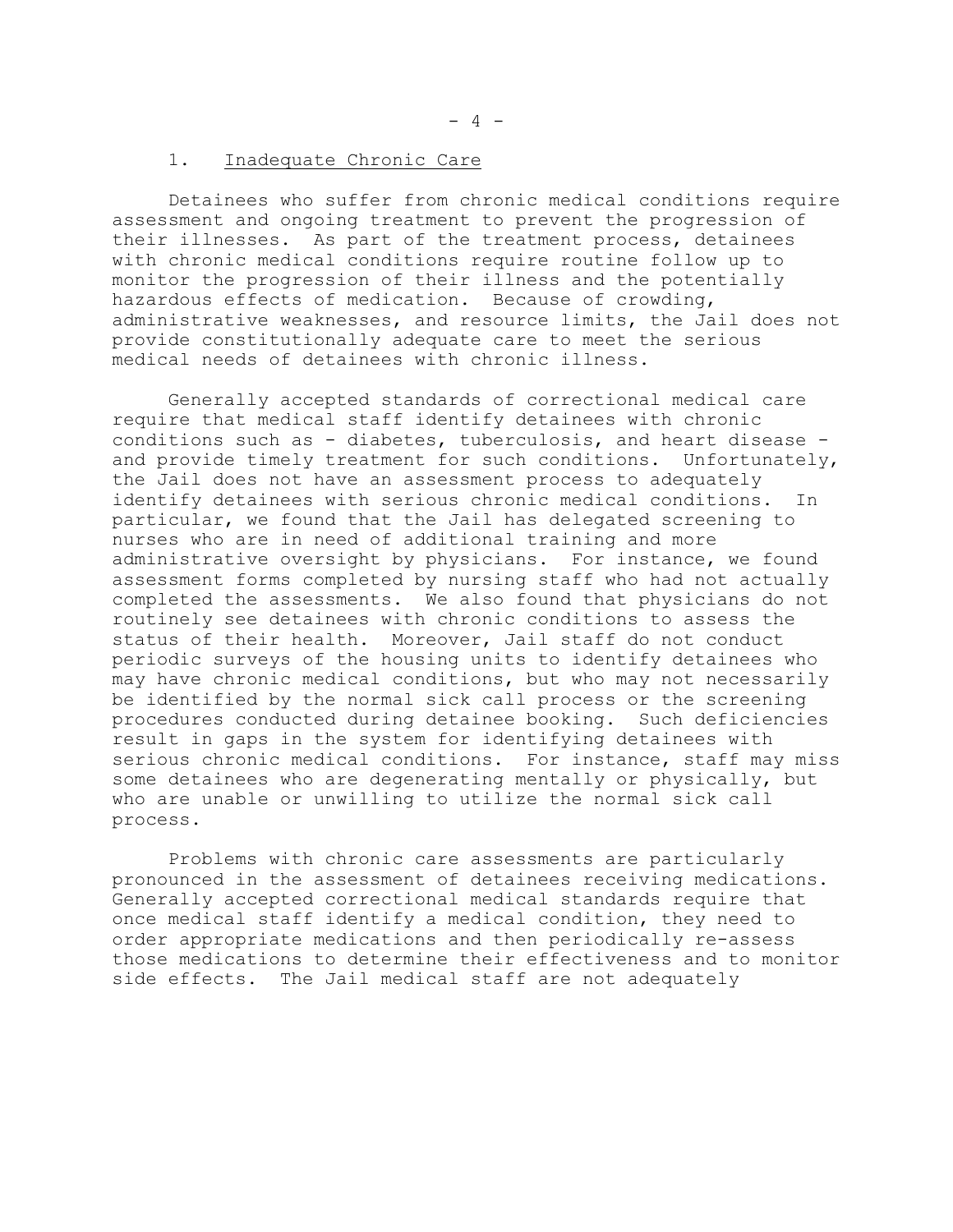conducting such periodic assessments. Examples from 2007-2008 include:

- • Detainee AA had a history of hypothyroidism and seizures.<sup>2</sup> Medical staff administered two medications, each of which could have had potentially toxic side effects. After the initial medication order, dosages and blood levels of these medications were not monitored.
- • Detainee BB suffered from a deep venous thrombosis (blood clot) in his lower extremity. Medical staff administered an unsafe dosage of blood thinning medication, placing the detainee at an increased risk of clot formation. Such clots can cause serious medical complications including sudden death. Staff conducted lab tests which showed that the dosage might be unsafe, but then failed to follow up on the test results.
- • Detainee CC had a history of heart failure. Medical staff administered two medications with potentially toxic side effects. Our record review suggests that medical staff did not check CC's blood levels for several months.

## 2. Inadequate Continuity of Medical Care

Chronic and some acute medical conditions require appropriate ongoing treatment and continuity of care. Failure to address detainee medical conditions over time can lead to an increased risk in morbidity and mortality. Systems and practices, such as adequate record-keeping and follow-up exams by qualified staff, must be in place to manage the serious medical conditions of detainees during the length of their incarceration. The Jail does not have a system in place to provide such continuity of care for some of the detainees with the most serious medical conditions.

The Jail's medical clinic serves as a makeshift emergency room, stabilizing detainees with acute conditions. This model, however, is problematic in a large urban detention facility with

<sup>2</sup>  To protect the identity of detainees, the initials used in this letter are not the actual detainees' initials.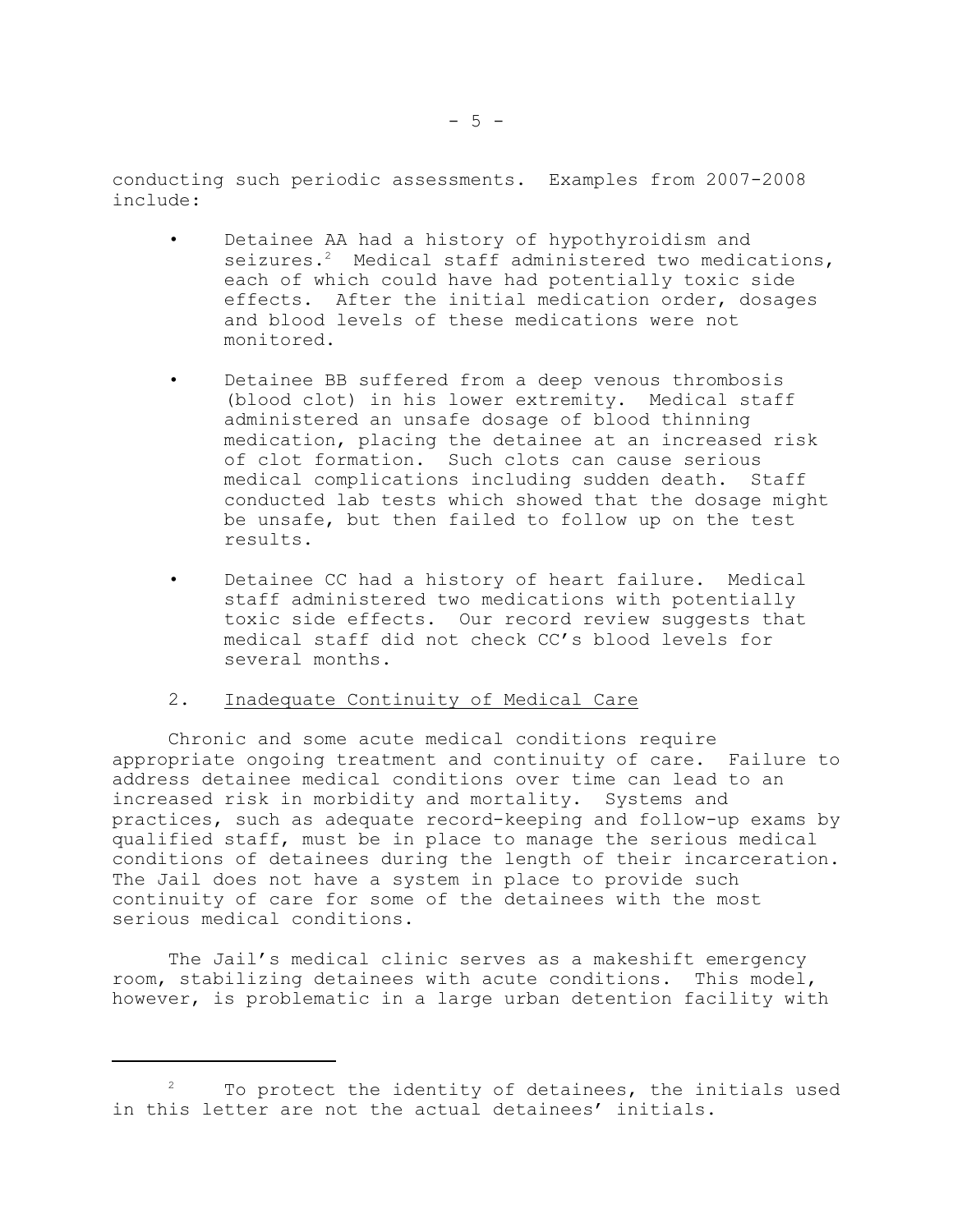hundreds of sick detainees. Many of the detainees with serious medical conditions cannot be adequately identified or treated solely through an acute care process.

In the absence of a chronic care program or other systems for ensuring follow-up care, the sick call process serves as the primary mechanism for the Jail to provide continuity of care. This system is not capable of providing such continuity of care. The sick call process itself is seriously strained due to crowding, staffing limits, and some problematic practices. For instance, we received a number of complaints about delays in care at the Jail's 1200 Baker facility. Because of the way care is organized at the Jail, the 1200 Baker housing units seem to be particularly affected by any bottlenecks in access to the main intake clinic, despite the fact that the clinic is also located at 1200 Baker. Because the main clinic also serves as the main intake facility and emergency treatment center, the 1200 Baker detainees must effectively share the same clinic resources as newly admitted detainees, emergency cases, and detainee transfers from other units who require additional medical supervision. This puts a heavy strain on 1200 Baker medical staff and impedes detainee access to care.

More generally, the Jail's administrative procedures allow delays in care to be easily overlooked. Jail procedures require that detainees complete forms to request medical care. The Jail disposes of these forms, however, just after they are processed. Once the forms are destroyed, the Jail apparently cannot track detainee requests for medical care in order to determine whether they have been fulfilled. Another peculiar Jail practice involves the process for responding to requests for specialty care. As a matter of routine practice, Jail detainees submit requests for specialty care to a clerk. This process has apparently little or no physician oversight, which means that access to specialty care is not initially reviewed by qualified personnel. This lack of oversight means that individuals who may need more intensive or immediate care receive the same level of attention as those with relatively low priority needs.

These problems would be troublesome enough for a clinic dealing only with detainees who have acute medical complaints. For detainees with chronic conditions, barriers to care can cause them more difficulties than experienced by those inmates with more typical medical complaints. Detainees with chronic illness may need care to be much more timely and routine than some detainees with acute conditions. At present, however, the detainees have a difficult time first accessing the clinic, and then receiving continuity of care. Detainees with mental illness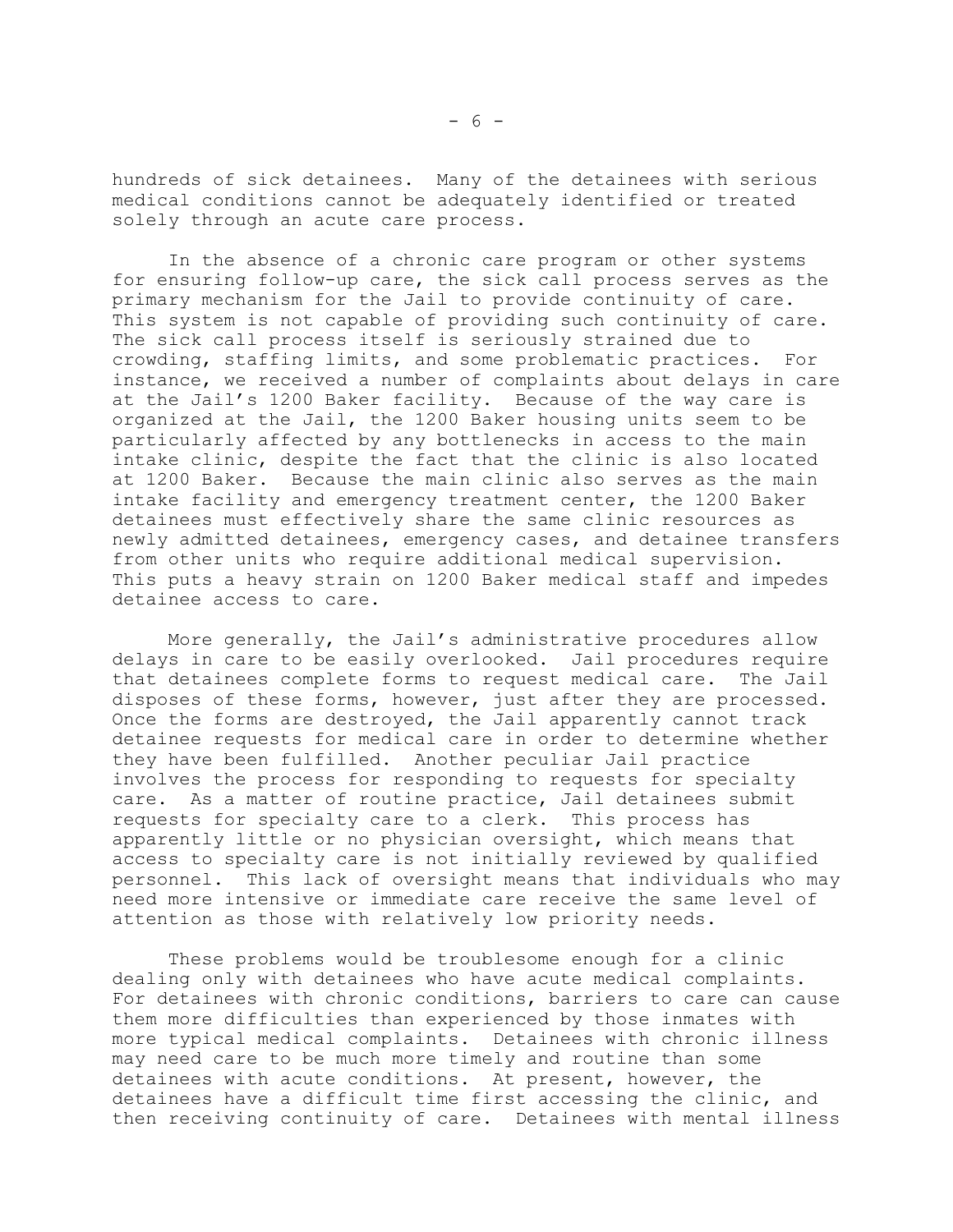are an especially high risk group. Other detainees with chronic conditions may at least have the capacity to seek care. Detainees with mental illness, especially those who are acutely psychotic or suicidal, may not even try to use the sick call process to obtain continuing treatment of their conditions. Such detainees may need regular follow-up visits and more consistent access to medical staff.

Examples of the Jail's failure to provide appropriate follow-up treatment and continuity of care include the following examples from 2007-2008:

- • DD was a 74-year-old detainee with a history of open heart surgery. When DD visited the clinic presenting complaints of incontinence, medical staff failed to give DD a physical exam or take his vital signs. Staff sent DD back to DD's unit. The following day, DD returned to the clinic with incontinence and elevated blood pressure. Clinic staff sent DD to the hospital, where he died shortly thereafter.
- • EE had a documented history of diabetes that received inadequate medical attention. When EE complained of symptoms, staff merely prescribed pain medication. Initially, EE complained of leg pain and knee swelling. In response, staff provided EE with pain medication. EE complained again 5 days later about her symptoms. The medical notes were essentially illegible, but apparently staff again just provided pain medication. The detainee complained of her symptoms once more that same day. While waiting to be seen in the clinic, EE collapsed and died shortly afterwards. The documentation suggests that after EE collapsed, staff failed to provide an appropriate emergency response. For instance, the records show that EE had a low blood sugar level at the time of her collapse, but staff failed to respond to the symptoms. Medical records also suggest that the staff did not try to use an automatic emergency defibrillator during the incident.
- • FF had a history of cirrhosis. Over several weeks, FF's liver condition worsened, but staff repeatedly failed to respond in a manner consistent with generally accepted correctional medical standards. FF initially presented to the clinic with a complaint of swelling to his legs. Jail staff prescribed blood pressure medication, even though FF's blood pressure was normal. FF complained of chest pain and other conditions over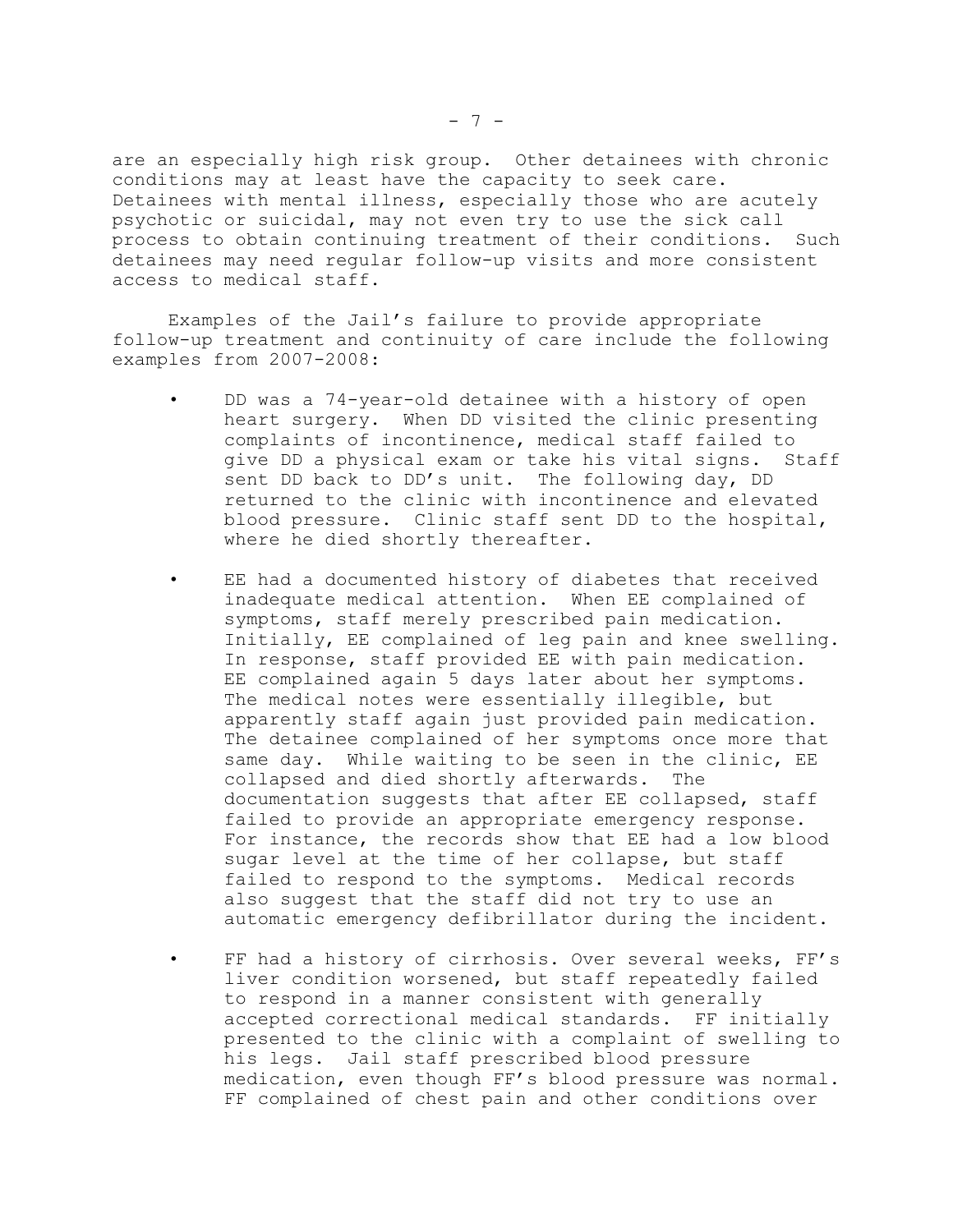the next several weeks. Jail staff repeatedly sent FF to the hospital but repeatedly failed to change his medications, treatment plan, or conduct other appropriate follow-up. For instance, on one of these occasions, a deputy reported that FF was having trouble walking. The staff sent FF to the hospital, and an undated medical note indicates that FF needed fluid removed from his stomach. Again, however, staff did not alter FF's treatment plan; nor was there any apparent documentation of vital signs. Approximately one month after his initial complaint, FF died during his last hospital stay. One troubling additional note about this case is that during the period in question, FF apparently spent much of his time at the Jail in a housing unit instead of the infirmary. Given the seriousness of FF's medical condition, he needed to be in an infirmary in order to receive the level of care required by generally accepted correctional medical standards. The discontinuity of care and a lack of follow-up by staff are of serious concern in this case.

#### 3. Inadequate Medical Documentation and Quality Assurance

Medical record-keeping and quality assurance are basic components of a clinical practice that is consistent with generally accepted correctional medical standards. These systems help identify and correct potential problems with patient care. Harris County has deficiencies in both areas, and these deficiencies contribute to problems with chronic care and continuity of care.

A complete and adequate medical records system is critical to ensuring that medical staff are able to provide adequate care. The Jail's process for maintaining medical records and processing medical orders often leaves medical records unavailable to nurses and doctors. Medical staff have little or no access to the records when the pharmacy staff are filling out medication orders, because the pharmacy staff have custody of the records when completing those orders. During our fact-gathering, we also found various record-keeping problems such as a lack of compliance with professional record-keeping formats, illegible physician notes, and factually inaccurate documentation. These deficiencies affect the quality of care and the medical staff's ability to meet Constitutional requirements.

As a matter of technical assistance, we should note that correctional facilities often benefit from having an adequate quality assurance process. Such a process can help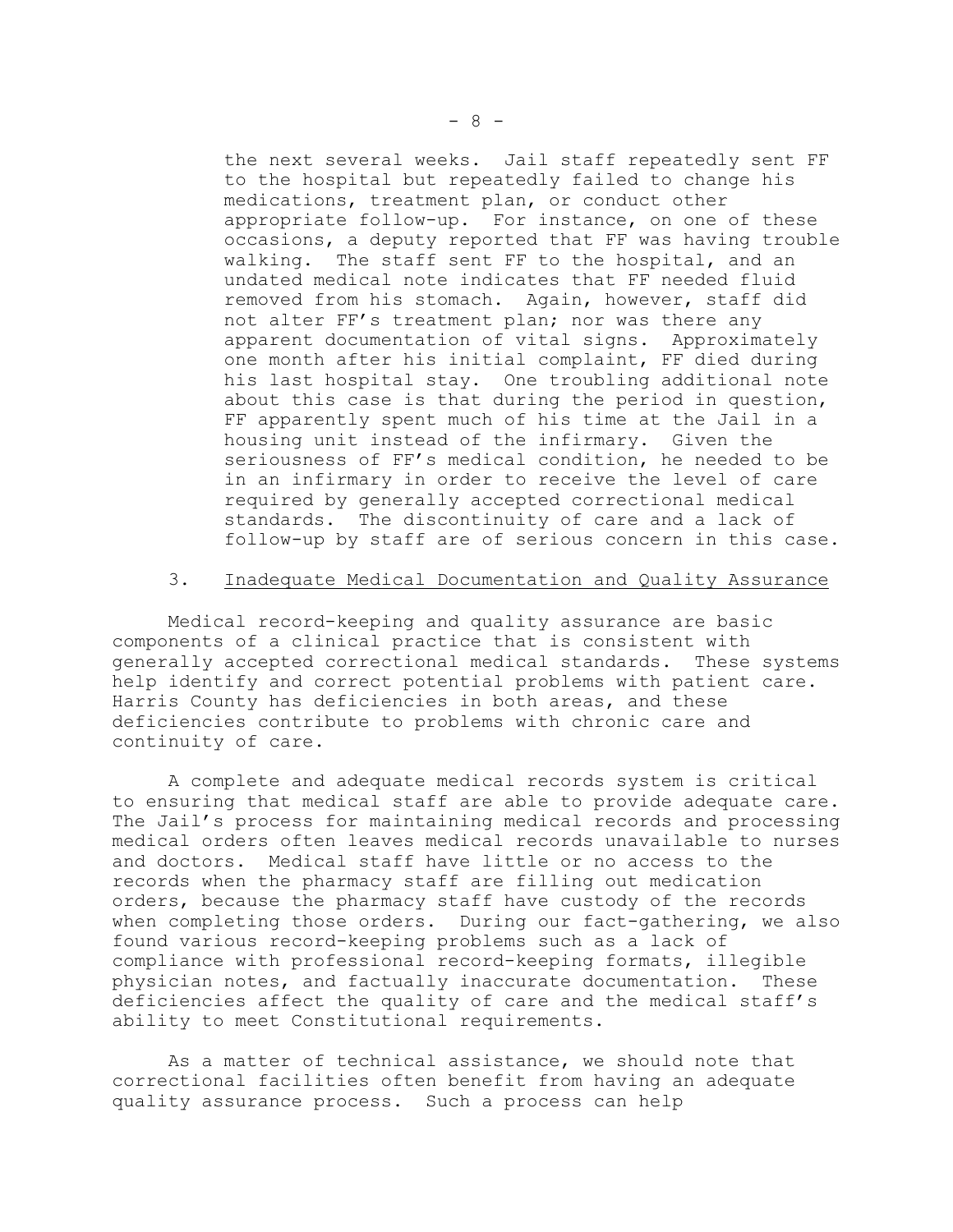administrators self-identify and correct any deficiencies. A large facility may have particular difficulty addressing systemic constitutional deficiencies without such a process. The Jail does engage in some effective quality improvement activities in order to track and trend medical-related incidents at the facility. The activities do not, however, include adequate mechanisms to review and evaluate Jail physicians; nor does the process include mechanisms that could help ensure more consistent and adequate record-keeping. The mortality review process does not include feedback to appropriate physician staff.

#### B. Mental Health Care

Many of the Jail detainees require mental health care. Approximately 2000 Jail detainees reportedly receive psychotropic medications each day. Of the detainees receiving psychotropic medications, approximately 200 are considered by the Jail to be part of the mental health program. These detainees often cannot be housed in general population because of their mental health condition. The Jail needs a range of housing options to handle such detainees, because detainees with mental illness have very different needs depending on their circumstances. Instead, the Jail only has a limited number of on-site housing options for detainees with mental illness. These basically consist of some single cells and specialized dormitories.

Housing practices for detainees with mental illness are problematic. For example, even though the ratio of male to female mental health patients is about 2:1, the number of male single cells to female single cells appears to be 32:1. Thus, female detainees with mental illness are much more likely to be left in inappropriate housing conditions while awaiting care. As with medical care generally, the clinic in the 1200 Baker building serves as the primary mental health resource. As noted previously, the 1200 Baker clinic is overwhelmed. The Jail also has access to some other treatment facilities, such as the Harris County Psychiatric Center (Center), but these facilities have limited resources. For example, the Center can house only 24 Jail detainees.

Many of the problems noted previously regarding chronic care and medical care generally also apply to detainees with mental illness. For example, the Jail's process for assessing and treating detainees is focused on acute symptoms and does not adequately identify detainees with serious mental health needs. The mental health clinic functions like a hectic emergency room,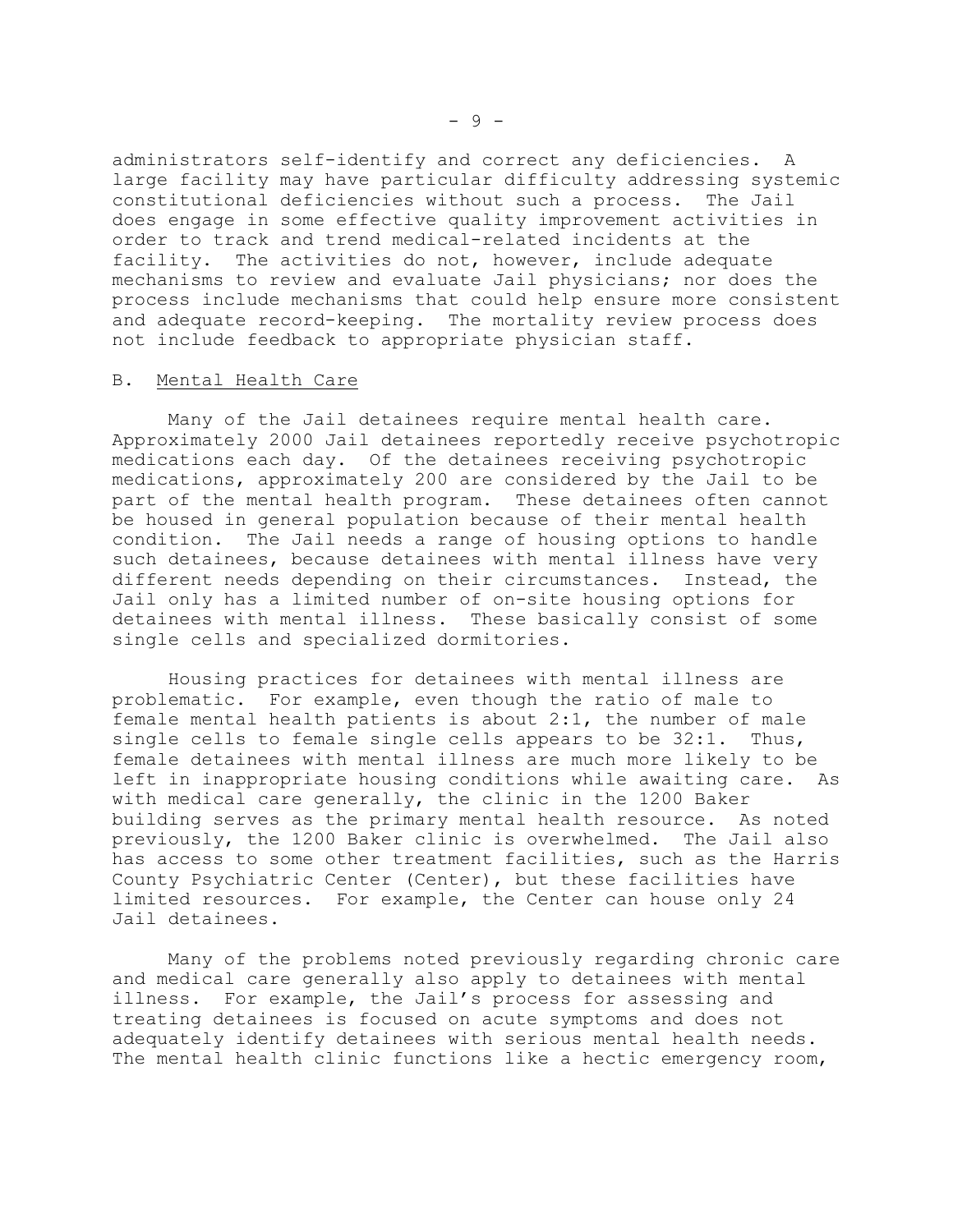and detainees with serious mental health conditions often cannot obtain timely and appropriate care. These deficiencies violate generally accepted correctional mental health standards.

As a practical matter, while the general medical clinics can meet the serious acute care needs of many detainees, the mental health system does not adequately address the serious mental health care needs of detainees. Mental health policies designed to cover a range of conditions exist, but overwhelmed staff often do not implement them as written. A host of serious mental health conditions cannot be adequately handled at the Jail because of significant housing and treatment limitations. While the Jail devotes additional resources to dealing with the most acutely suicidal, even the basic care and supervision of the most seriously mentally ill appears inadequate.

### 1. Inadequate Access to Mental Health Treatment

The Jail's written policies include a process for screening and prioritizing detainees with serious mental illness, but in practice, the Jail does not adequately treat detainees based on the seriousness of their condition. The Jail staff classify requests for mental health care into four basic categories. Category 1 includes detainees who are acutely suicidal or have expressed homicidal complaints. Category 2 includes detainees who have expressed some suicidal ideation but have not indicated imminent action. Category 3 includes detainees with medication issues. Category 4 includes detainees who need to see a case manager. Because of limitations on facility housing, staffing, and treatment options, the Jail can only address detainees in Category 1. Other detainees must wait for treatment, often for significant periods of time, if they receive mental health treatment at all.

Given that mental health staff received about 17,000 requests in 2007, the existing system for allocating mental health resources is inadequate. The Jail does not provide access to mental health care for many inmates with serious needs. Examples from 2007-2008 include:

GG entered the facility with a mental health history. At the time, GG apparently was withdrawing from alcohol, but staff failed to provide appropriate medication and initial intervention. Five days later, someone observed GG in his cell, with blood seeping out under the door. Security arrived, and they discovered that GG had lacerated his hand and appeared to be hallucinating. Staff transferred GG to the infirmary,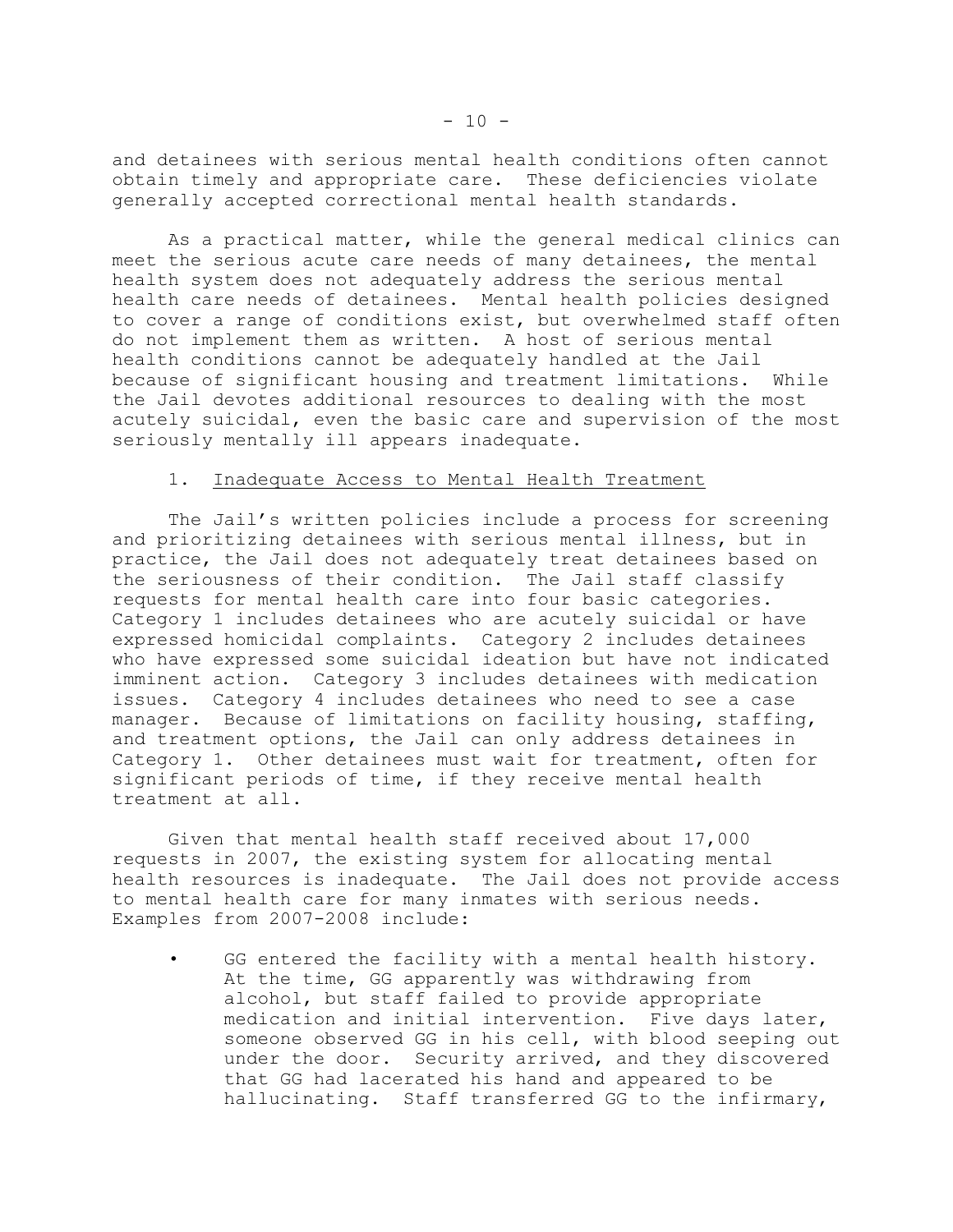but they did not complete an initial psychiatric assessment until five days later. Staff discharged GG two days later.

- • HH's medical record suggested that he had a history of not eating, but staff did not initially refer him to a psychiatrist for assessment. After six months in the Jail, HH complained of depression, and staff finally referred HH to a psychiatrist. Mental health staff, however, did not conduct an initial psychiatric evaluation until three weeks after HH complained of depression. Mental health staff noted that HH appeared to be depressed. During the next two months, HH received medication but did not see a psychiatrist. HH ended up in an altercation and had to be placed in isolation. Two days later, he began vomiting blood. At the time of our tour, HH had been housed in administrative separation for more than 18 months and had been involved in various altercations with staff. Given the nature of HH's mental health condition, the Jail's delays in providing mental health treatment and evaluation likely contributed to HH's continuing mental decline and behavioral disturbances.
- • II entered the Jail with a history of seizures, but apparently did not receive seizure medications at intake. II experienced a seizure 19 days after arrival at the Jail. II also had a history of cutting. There was no follow-up on this psychiatric issue at all.
- JJ served time in the Jail on multiple occasions. Staff medicated JJ without following generally accepted correctional medication standards. Without an initial screening, the Jail staff involuntarily medicated JJ and housed him in the mental health department's acute treatment cellblock. Staff then repeatedly treated JJ with both anti-psychotic and mood-stabilizing medications without adequate laboratory studies or proper monitoring, placing the detainee at risk of sudden death.
- • KK was identified as bipolar upon admission. Psychiatry did not see KK for nearly a month, and KK received no medication for his illness until about six weeks after his admission. In the interim, KK was involved in altercations on four occasions, resulting in the fracture of his arm. Staff renewed KK's medication order over this period without further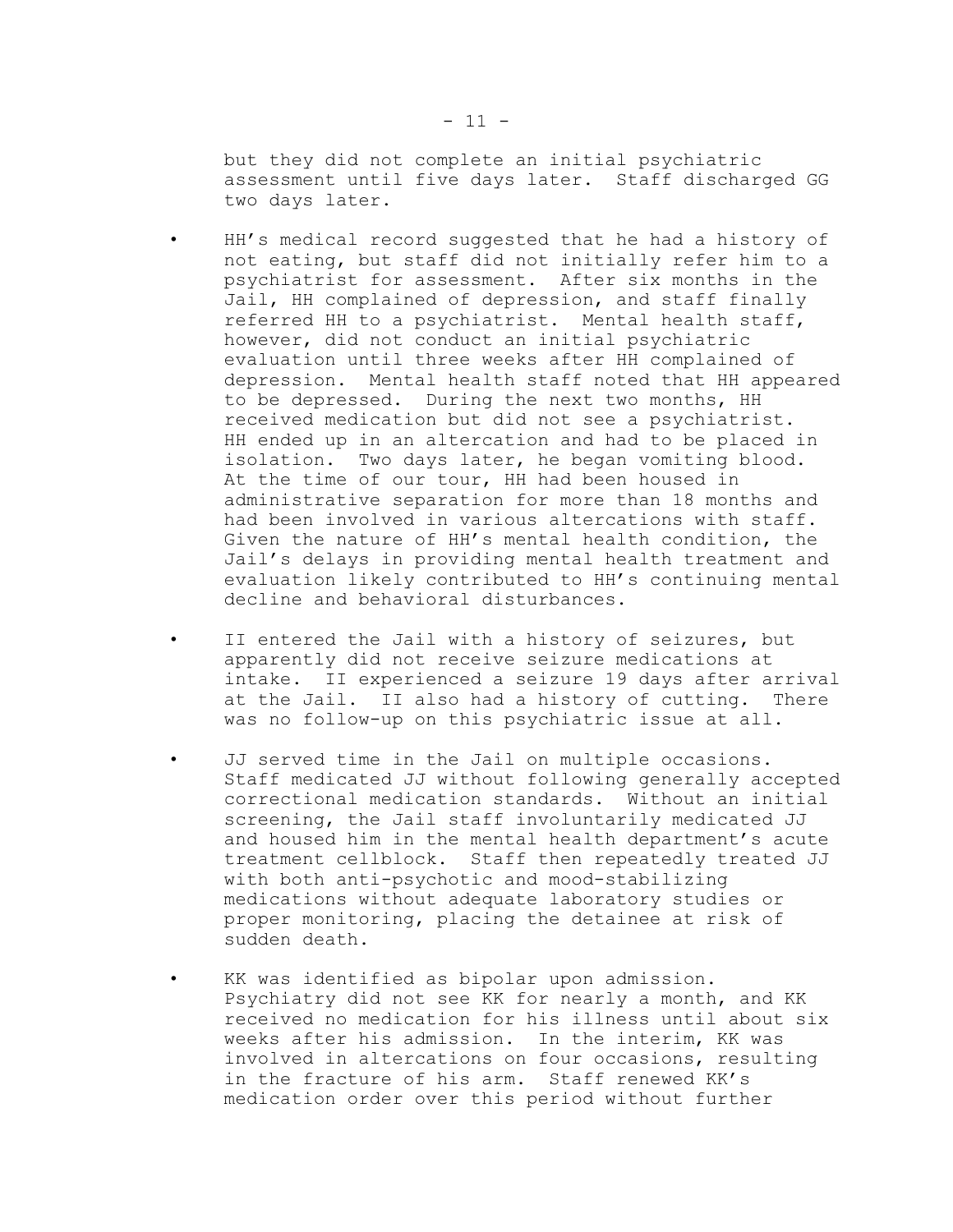patient examination by a psychiatrist. Even after KK's altercations, there appears to have been little follow up by staff to deal with KK's mental health symptoms.

• During intake, LL reported a mental health history that included risk factors for suicide. The Jail staff did not refer LL to mental health services. Approximately 3 weeks later, LL lacerated his neck.

## 2. Inadequate Treatment and Psychotropic Medication Practices

In a large urban detention center with a heavy mental health caseload, staff need to have access to a variety of treatment resources. Such resources include an array of different types of therapy, medication, and intensive supervision in order to address different types of mental illness, and varying levels of patient acuity.

Jail mental health staff have access to some mental health resources, but those resources are not sufficient given the size of the mental health caseload. The Jail has few treatment program options available for detainees with mental illness. The Jail uses medications, additional staff monitoring, and some structured housing for detainees with mental illness. For most mental health conditions, the primary intervention is a medication order, often with inadequate follow-up even for the most seriously ill. Indeed, once medical staff prescribe medications, they often cannot or do not routinely follow-up on those detainees unless the detainees themselves request care. This is a substantial departure from generally accepted correctional standards. Notably, detainees also reported that there are significant delays when they request care.

In our document review, some of the treatment orders appeared to depart significantly from generally accepted professional mental health standards. Some of these orders suggest that staff may be utilizing medications in a clinically inappropriate or unsafe manner. Examples of improper chemical restraints and unsafe medication practices during the period from 2006-2008 include the following:

• MM was in an acute psychotic state for nearly two weeks before he died. At intake, staff prescribed medications but they were never dispensed. As MM became increasingly uncooperative, staff injected MM with an intramuscular drug. Medical records suggest significant problems with basic medication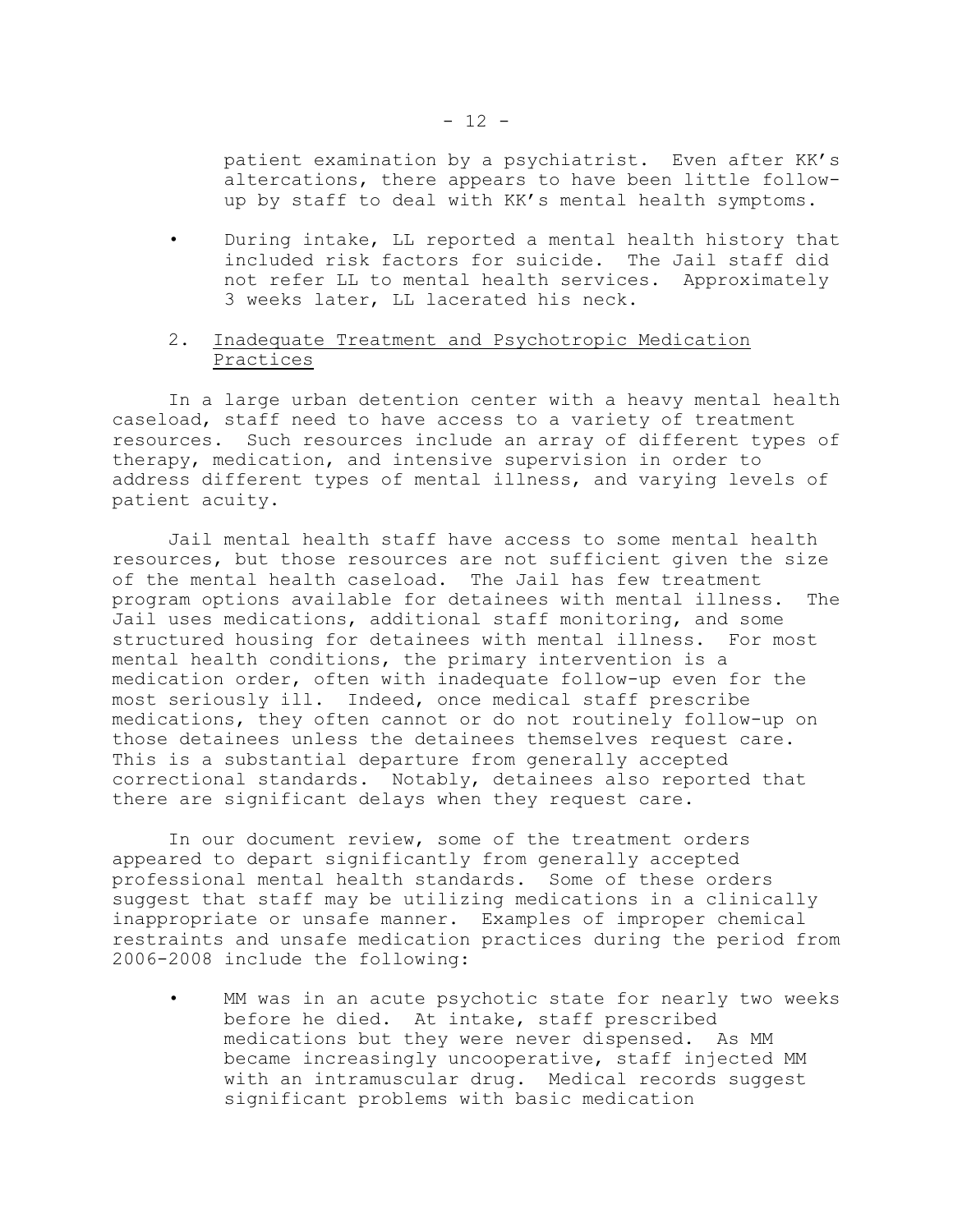documentation and staff approaches to medication noncompliance. Soon after MM was injected, MM's breathing grew shallow, and he became unresponsive. MM died shortly afterwards.

- NN spent the better part of a year in a State Hospital. NN was found not competent and not restorable. For some reason, he was sent back to the Jail. Despite his competency status, Jail staff nevertheless placed the detainee in general housing and allowed him to keep various medications on his person. NN was not a good candidate for self-medication. NN appeared to suffer a seizure and he was sent to the clinic. The clinic staff suspected the detainee was "sleepy" due to his psychotropic medications. They released the detainee from the clinic, and he died shortly afterwards.
- • A Jail psychiatrist diagnosed OO with schizoaffective disorder (a situation where both mood and schizophrenic symptoms exist). OO also had a history of mental illness. OO's mental health deteriorated, and staff repeatedly renewed his medications without having him seen again by a psychiatrist. OO ended up in two altercations, including one in which he struck a deputy.
- PP reported a history of seizures. PP suffered at least one seizure in the Jail, but according to the Jail's medical records, there was no proper follow-up. Medical staff placed PP on four benzodiazepines, but not a long-term anti-convulsant.<sup>3</sup> This suggests that the purpose of the medications prescribed was more likely to sedate the inmate, rather than to treat his seizures.
- • QQ required treatment for seizures. QQ experienced a series of seizures, but on at least two clinic visits, documentation suggests that  $QQ's$  chart was unavailable

<sup>3</sup>  If used at all for seizure disorder, benzodiazepines are typically prescribed for short-term treatment. They are more commonly used for acute detoxification. In the context of this individual's history and record, the use of four medications of the same class to sedate a detainee appears to be a misuse of the medications.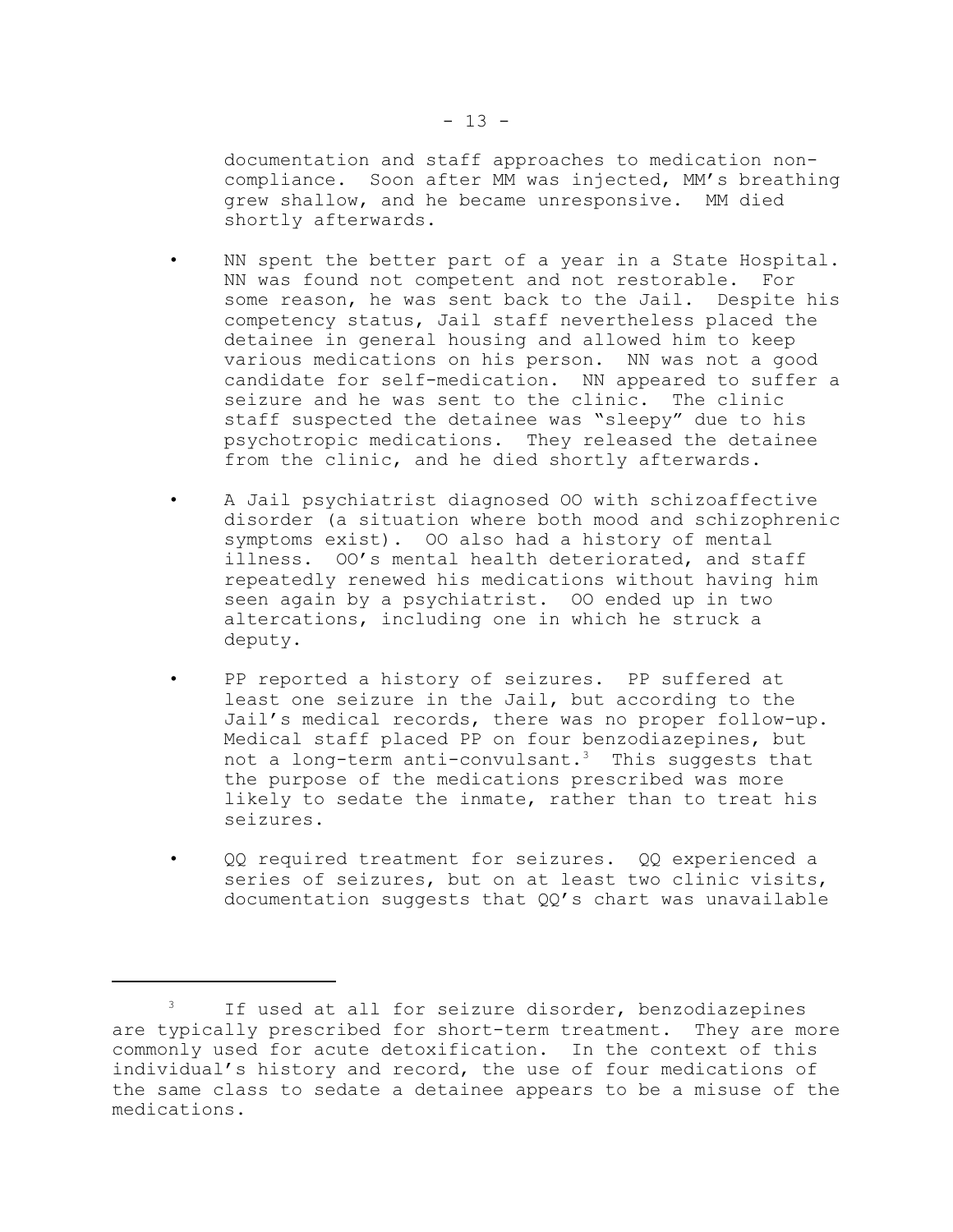to the staff during the exams. This resulted in a number of delays in care despite QQ's repeated seizures.

### 3. Inadequate Suicide Prevention

In general, a comprehensive system for providing adequate mental health care should also include policies, procedures and practices to prevent detainee suicides. Because suicide prevention is itself an important legal concern, we note specifically that the Jail has a number of conditions that are dangerous for suicidal detainees.

First, the Jail lacks adequate video surveillance and supervision in various holding areas. Some of the cells used for housing newly arrested detainees include unsafe physical fixtures (e.g., exposed bars) that can be used to facilitate suicide. While the Sheriff's Department was in the process of retrofitting these cells during our tour, such efforts need to be broadened. Many of the mental health holding areas throughout the Jail appear to be clinically inappropriate. For instance, padded rooms in administrative separation and maximum security units are difficult to supervise and the conditions are so stark, they can cause a detainee with mental illness to degenerate.

Second, the detainees' generally limited access to mental health care can be especially dangerous for suicidal detainees, since suicidal detainees may not be particularly inclined to seek care on their own. Thus, adequate screening and pro-active efforts to identify and treat suicidal detainees are necessary to ensure compliance with minimum standards of care.

## C. Protection from Harm

We evaluated the Jail's detainee supervision procedures, security classification process, housing practices, grievance procedures, disciplinary process, and training program. We found that many Jail policies and practices are consistent with minimum correctional standards. Yet, at the same time, we also found some significant and often glaring operational deficiencies. For security matters in particular, the Jail lacks: (1) a minimally adequate system for deterring excessive use of force, and (2) an adequate plan for managing a large and sometimes violent detainee population.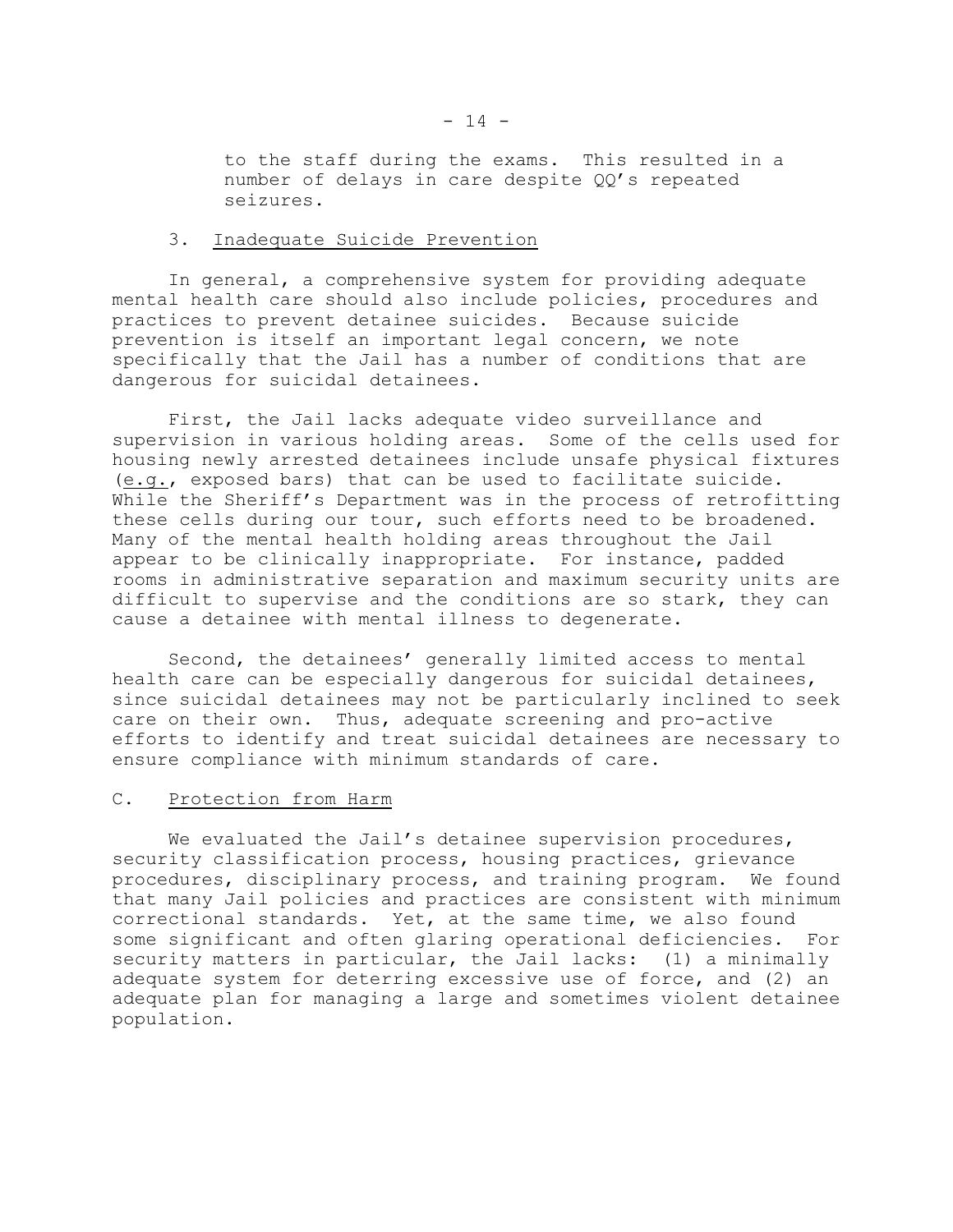## 1. Excessive Use of Force

We have serious concerns about the use of force at the Jail. The Jail's use of force policy is flawed in several regards. First, neither written policy nor training provide staff with clear guidance on prohibited use of force practices. For example, Harris County Jail does not train staff that hogtying and choke holds are dangerous, prohibited practices. Indeed, we found a significant number of incidents where staff used inappropriate force techniques, often without subsequent documented investigation or correction by supervisors. Second, use of force policies fail to distinguish between planned use of force (e.g., for extracting an detainee from a cell) and unplanned use of force (e.g., when responding to a fight). In many planned use of force situations, staff should be consulting with supervisors, and possibly medical staff, before using force. Third, Jail policies do not provide for routine videotaping of use of force. Fourth, the Jail does not have an appropriate administrative process for reviewing use of force. Jail policy does not clearly require the individual using force to file a use of force report; nor does Jail policy provide for routine, systematic collection of witness statements. When supervisors review use of force incidents, they do not have ready access to important evidence. Instead, they appear to rely excessively on officer statements to determine what happened during an incident. While Jail staff were helpful and willing to assemble use of force documents requested by our review team, we found it troubling that the Jail did not collect such documents as a matter of course. In other words, use of force occurs at the Jail without adequate review, and Jail data regarding use of force levels cannot be considered reliable. We believe that the incidents noted during our review may only reflect part of what is really occurring within the facility.

As a result of systemic deficiencies including a lack of appropriate policies and training, the Jail exposes detainees to harm or risk of harm from excessive use of force. In a particularly troubling January 2008 case, staff applied a choke hold to a detainee, who subsequently died. The autopsy report identified the manner of death as homicide. Our review of the Jail's records suggests that such improper force technique is being used with troubling frequency. For instance, our consultant found a pattern of such incidents when reviewing use of force reports dated from January through June 2008. These incidents included the following:

• An officer reported that he "grabbed inmate RR by the front of his jumpsuit top and the back of his neck and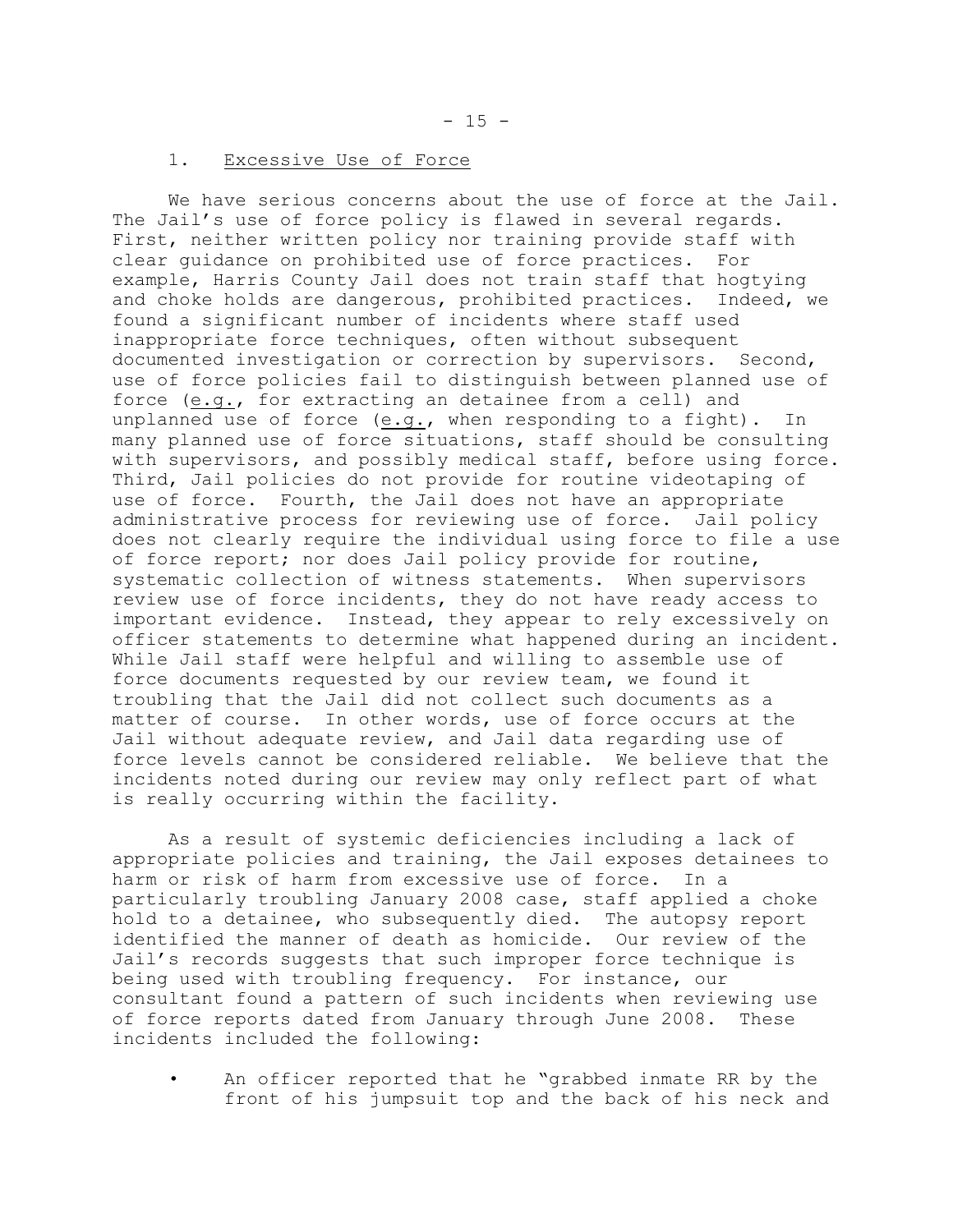forcibly placed inmate RR on the ground. Once on the ground, I continued to apply pressure to inmate RR's neck and placed my right knee in the small of his back."

- • An officer used both a headlock and multiple strikes to SS's rib cage.
- • Officers "grab[bed] the front of [TT's] shirt and place[d] him on the wall to gain control of the incident."
- Officers used force on UU that resulted in a laceration requiring eleven staples to the scalp. Yet, the use of force incident was not reported by either of the officers who applied the force. Instead, another officer initiated the "inmate offense report."

 These and other similar incidents suggest that staff use hazardous restraint and force techniques without appropriate guidance or sanction. In some cases, medical records confirm that detainees may have suffered notable injuries, such as lacerations to the scalp or eye. Notably, when force was investigated by supervisors, it appears that the supervisors often determined that staff's use of force was appropriate without obtaining independent medical review or multiple witness statements.

At the time of our inspection, the Jail was already making some effort to improve use of force reviews. At the time of our tour, the Office of the Inspector General was in the early stages of developing a use of force review process. We also understand that the Jail continues expanding this process in ways that may address some of the concerns noted in this letter. Nevertheless, work must continue in this area before we can conclude that the Jail meets minimum constitutional standards.

#### 2. Overcrowding

With a population approaching 10,000 detainees, the Jail is one of the largest detention facilities in the country. The Texas Jail Commission's decision to grant the County waivers to house approximately 2000 detainees more than the Jail's original design capacity is concerning on its face. At the same time, however, a large detainee population, even if over design capacity, does not itself necessarily violate minimum legal standards. Moreover, the Sheriff's Department has adopted a number of measures to alleviate crowding issues, such as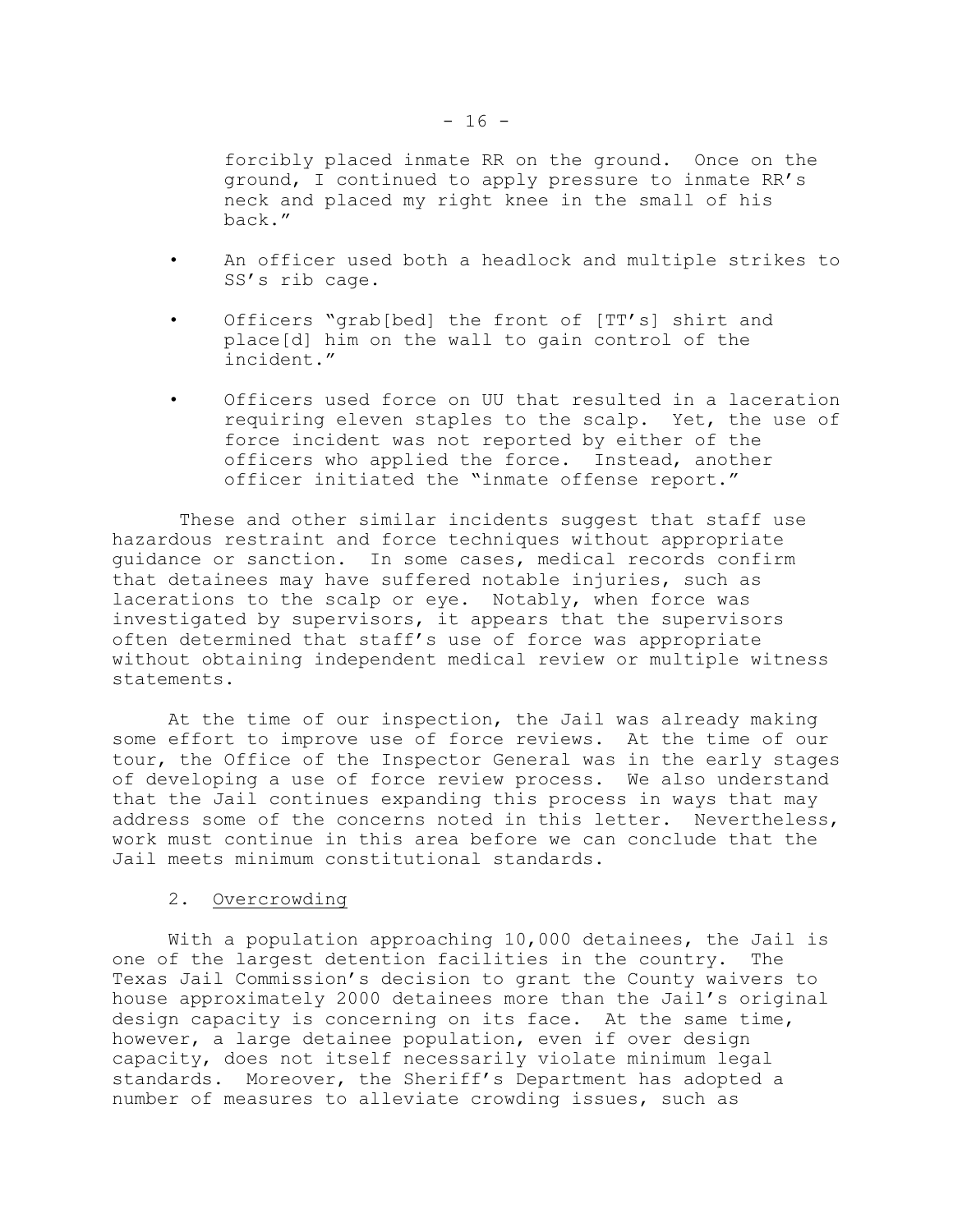transferring detainees to outside facilities and providing "portable bunks." Conditions would likely be much worse if the detainees at outside contract facilities had to be housed in the Houston Jail complex. The Sheriff's Department is clearly trying to manage its population, and we acknowledge its efforts. While crowded conditions may not, in and of themselves, violate the Constitution, we are compelled to raise our concerns here because (1) the Jail's crowded conditions currently exacerbate many of the constitutional deficiencies identified in this letter; and (2) the Jail needs a more comprehensive, systemic approach to dealing with a large and growing Jail population.

Jail crowding affects multiple Jail systems. For instance, it impedes detainee access to medical care, indirectly affects detainee hygiene, and reduces the staff's ability to supervise detainees in a safe manner. How the Jail handles inmate supervision and violence illustrates some of the complexities associated with overcrowding. The Jail has already adopted a number of useful strategies for dealing with detainees who are dangerous to themselves or others. These strategies include an objective classification process for deciding where to house detainees and contracts with outside facilities to handle crowding pressure. Despite such strategies, the Jail is so large, violence still breaks out frequently. In one recent ten month period, the Jail reported over 3000 fights, and 17 reported sexual assaults. Also, as discussed above in the mental health section of this letter, the Jail has had particular difficulty managing violent detainees with behavioral and mental health issues. Because crowding makes it difficult to supervise detainees and prevent violence, additional Jail staffing or more jail diversion programs could reduce the risk of detainees coming to harm in the facility.

Managing a large population is a complex problem, and requires both short-term administrative approaches and long-term strategies. For instance, changes to administrative processes and better technology can help alleviate violence and supervision problems associated with crowding. The Jail staff have limited options to address violence and other serious incidents through internal administrative and supervisory mechanisms. At the time of our tour, the Jail did not have the ability to routinely investigate violent incidents. Instead, the Jail staff had to rely heavily on more cumbersome criminal prosecutions to deal with such incidents. In such a large facility, criminal prosecutions may not be a sufficient deterrent to violence. More structured administrative procedures for reviewing incidents, identifying dangerous inmates, and correcting hazardous situations are needed. The Jail also did not have procedures in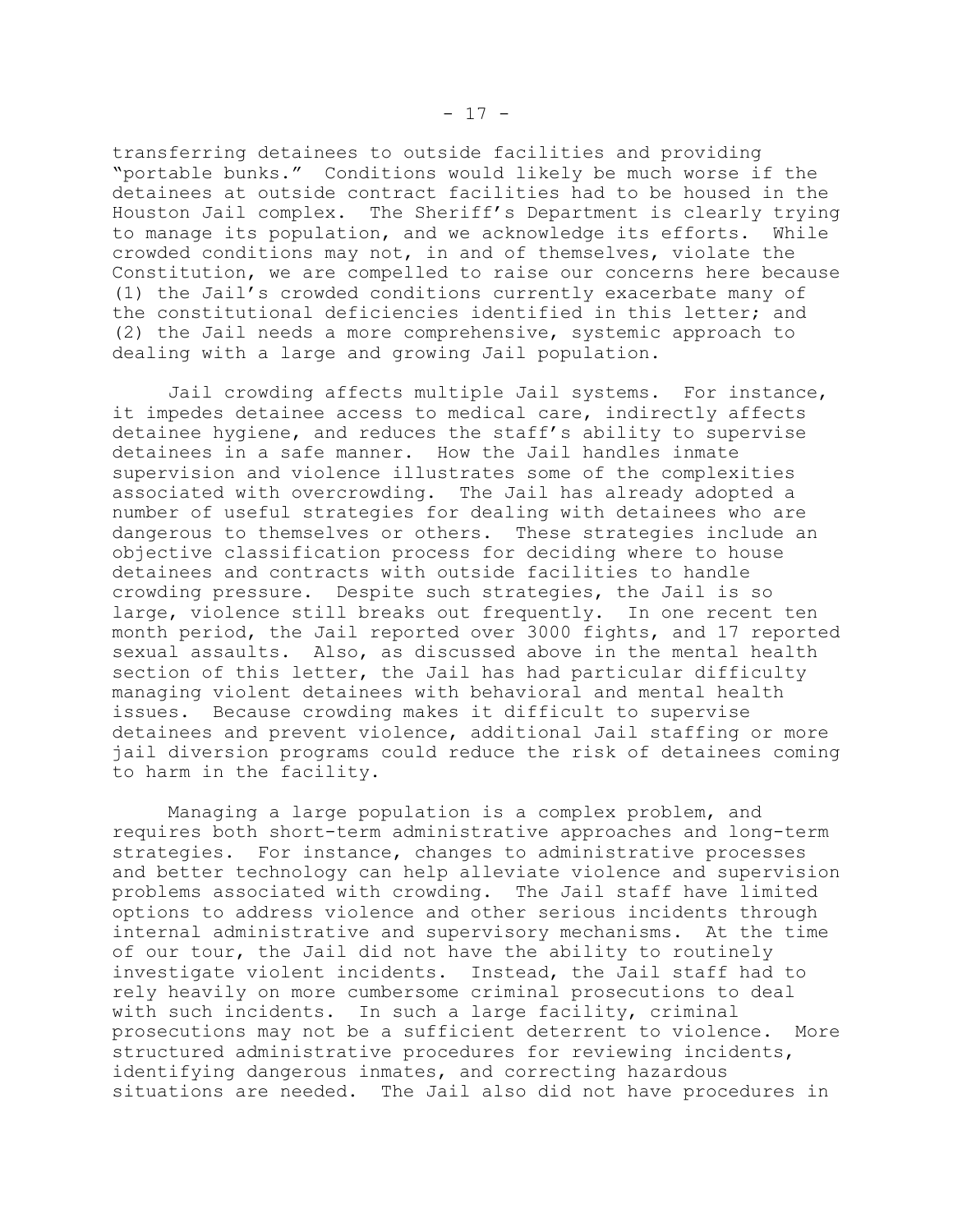place that could more appropriately distinguish between disturbances caused by detainees with mental illness and other detainees. The response to the former often needs to be more nuanced in order to avoid exacerbating the detainees' mental illnesses and to ensure fairness. Instead of referring detainees for structured treatment, the Jail staff instead often have to rely on placing detainees with mental illness in isolation. Isolation can actually make a detainee with mental illness worse and is not as therapeutic as a properly designed, dedicated treatment unit. Other administrative deficiencies include a lack of staff control over hazardous contraband (e.g., detainee razors), and a disciplinary process that lacks safeguards to protect witness confidentiality. Similarly, physical plant and technology issues affect the Jail staff's ability to supervise housing areas. The four main facilities do not have video surveillance in critical areas. The satellite facilities also lack adequate video surveillance.

More generally, while clearly the use of outside facilities and other tactics have helped to alleviate some of the population pressures at the Jail, it is less clear whether the Jail actually has a workable long-term plan for dealing with the types of systemic problems noted in this letter, especially in light of potential population growth. The County is reportedly working to address many of the specific issues raised in this letter, but at this early remedial stage, it is difficult to determine how much progress will eventually be made. For instance, if the Jail increases staff, but then the Jail population simultaneously increases, those staff could quickly become overwhelmed. In other words, when dealing with crowding and its effects on security, medical care, and various Jail operations, the Sheriff's Department should evaluate issues and remedies in a systemic manner. Otherwise, it may be much more difficult to resolve deficiencies in a complete and long-term manner.

#### D. Sanitation and Life Safety

The Jail buildings are generally modern and adequately maintained. Staff receive training on a variety of emergency procedures. The Jail lacks, however, certain necessary structured maintenance, sanitation, and fire safety programs. Given stresses upon Jail infrastructure crowding, the lack of such programs raises concerns about sanitation and fire safety in the Jail.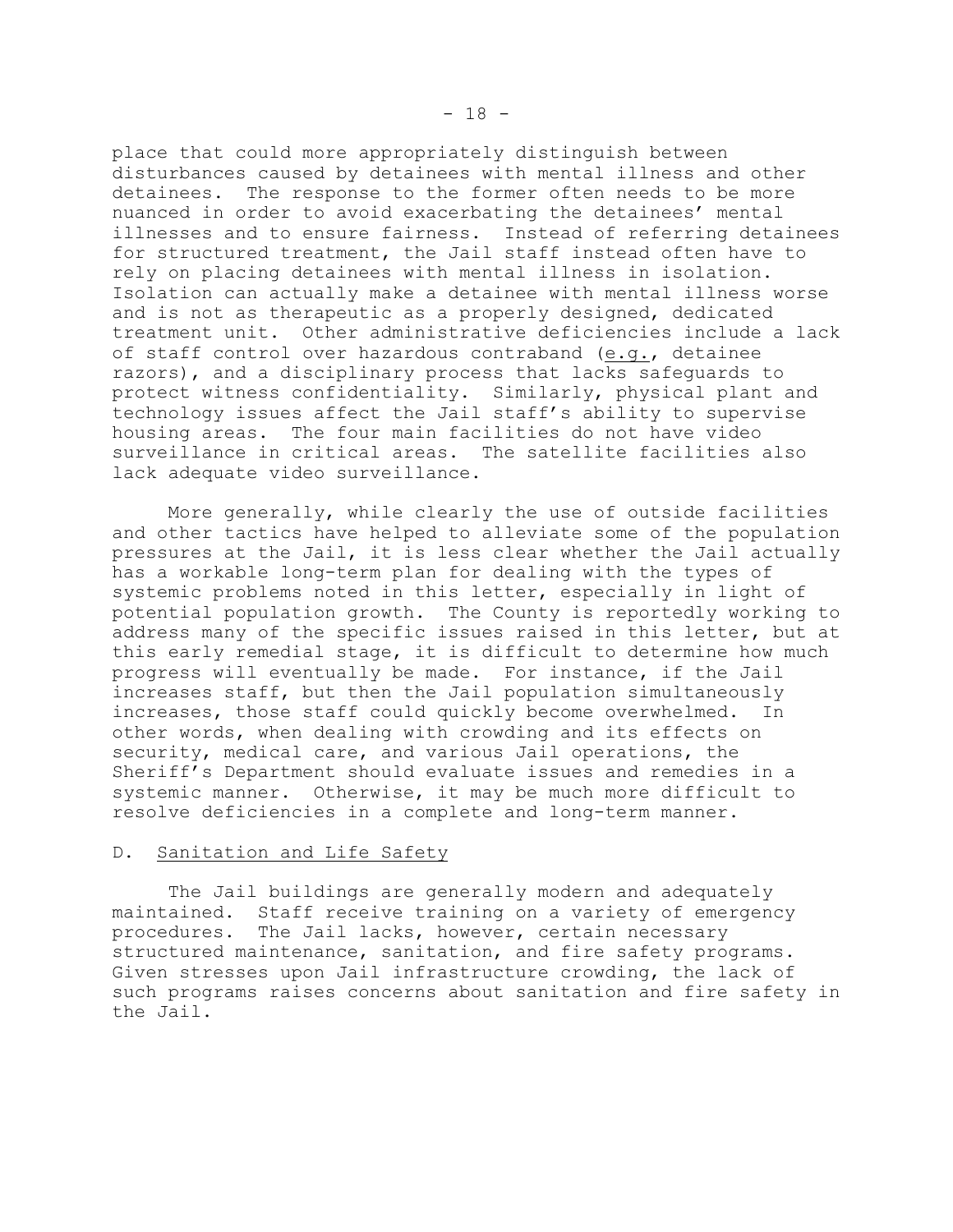## 1. Sanitation and Hygiene

While the Jail generally appeared to be clean and many systems seemed to be well-maintained, certain deficiencies in the Jail's hygiene practices and maintenance programs expose detainees to an unacceptable risk of injury, disease, or other harm. Jail crowding contributes to these deficiencies.

First, the Jail does not have systems in place to ensure adequate detainee personal hygiene. For example, the facility's laundry facilities and procedures are currently inadequate given the size of the Jail population. As a general matter, the Jail does not even have a "par level" of clothing or linen available for detainees. In other words, the Jail does not maintain enough accessible clothing or linen on-hand for the number of detainees housed at the facility. Moreover, the laundry operation does not meet minimum sanitary standards. The laundry operation does not properly wash and sanitize clothing. The laundry has only a few machines, and a number of those were inoperative during our tour. The staff also use a variety of inconsistent, and often inadequate, schedules and procedures for handling and cleaning laundry. As a result, we found a significant amount of unsanitary bedding, clothing, and mattresses throughout the facility. Such unsanitary conditions can expose detainees to a serious risk from infectious disease.

Another example of poor hygiene practices involves detainee grooming and shaving equipment. The Jail's barbers practice their trade in an unhygienic manner. Clipper blades, guards, and supply boxes appeared to be dirty and had not been cleaned between uses. Detainee barbers did not keep their equipment in disinfectant solutions. As discussed previously in this letter's section on protection from harm, razor blades are not well controlled in the facility. The availability and use of dirty, shared razors and blades is a serious risk, both in terms of disease transmission and as a security matter.

Finally, the Jail's plumbing and mechanical systems require improved maintenance in order to ensure hygienic conditions in certain housing units. While most of the Jail is properly maintained, the Jail's population size and gaps in the Jail's maintenance program result in unsanitary conditions in the intake and mental health units, where the Jail utilizes archaic flush able floor drains, essentially holes in the floor, instead of toilets. Using such grossly inadequate facilities for long periods of time is itself problematic because they are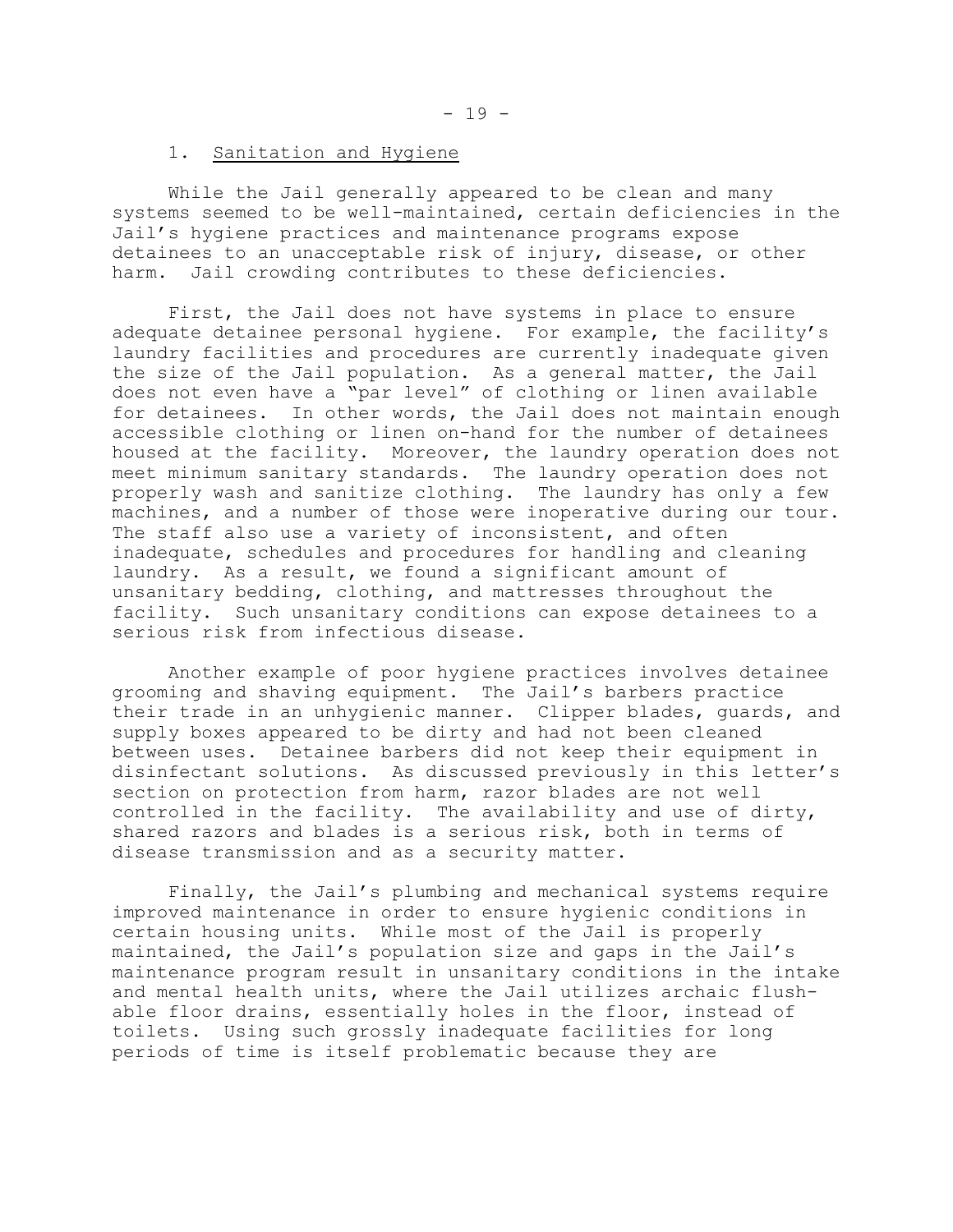unhygienic. Moreover, when we tested some of the drains, they back-flushed into the cells. Elsewhere throughout the Jail, we found drains clogged with significant accumulations of debris.

### 2. Fire Safety

The Jail is a modern facility with a number of fire safety features, such as alarm systems and fire suppression equipment. The main problem with the Jail's fire safety program is that staff training and oversight appear to be inadequate. During our site inspection, we found inadequate numbers of personnel trained to perform emergency tasks. The Jail has a level of constant staff turnover that makes it difficult to ensure that there are fully trained staff on duty in the housing units. As a result, when we randomly questioned staff about emergency procedures, we found that a number of them did not know how to use emergency equipment or how to respond during a drill. We also discovered inconsistencies in safety documentation that further suggest a lack of staff training. Finally, we found that the Jail staff did not have adequate access to emergency keys in the event of a failure in the Jail's electronic door control system. Commendably, the Sheriff's Department immediately took a number of steps to address our fire safety concerns. Importantly, these efforts should be incorporated into ongoing, system-wide safety reviews.

#### **IV. RECOMMENDED REMEDIAL MEASURES**

In order to address the constitutional deficiencies identified above and protect the constitutional rights of detainees, the Jail should implement, at a minimum, the following measures in accordance with generally accepted professional standards of correctional practice:

## A. Medical care

- 1. The Jail should develop a chronic care program consistent with generally accepted correctional medical standards. This program should include a process that will identify detainees who should be enrolled in a chronic care program; a roster of detainees enrolled in the program; a schedule of medical visits for each detainee enrolled in the program; a system for determining which diagnostic tests will be required for each chronic condition; and record-keeping which includes documentation of lab work and medical orders.
- 2. The Jail should update and improve the medical and mental health quality assurance and training programs to ensure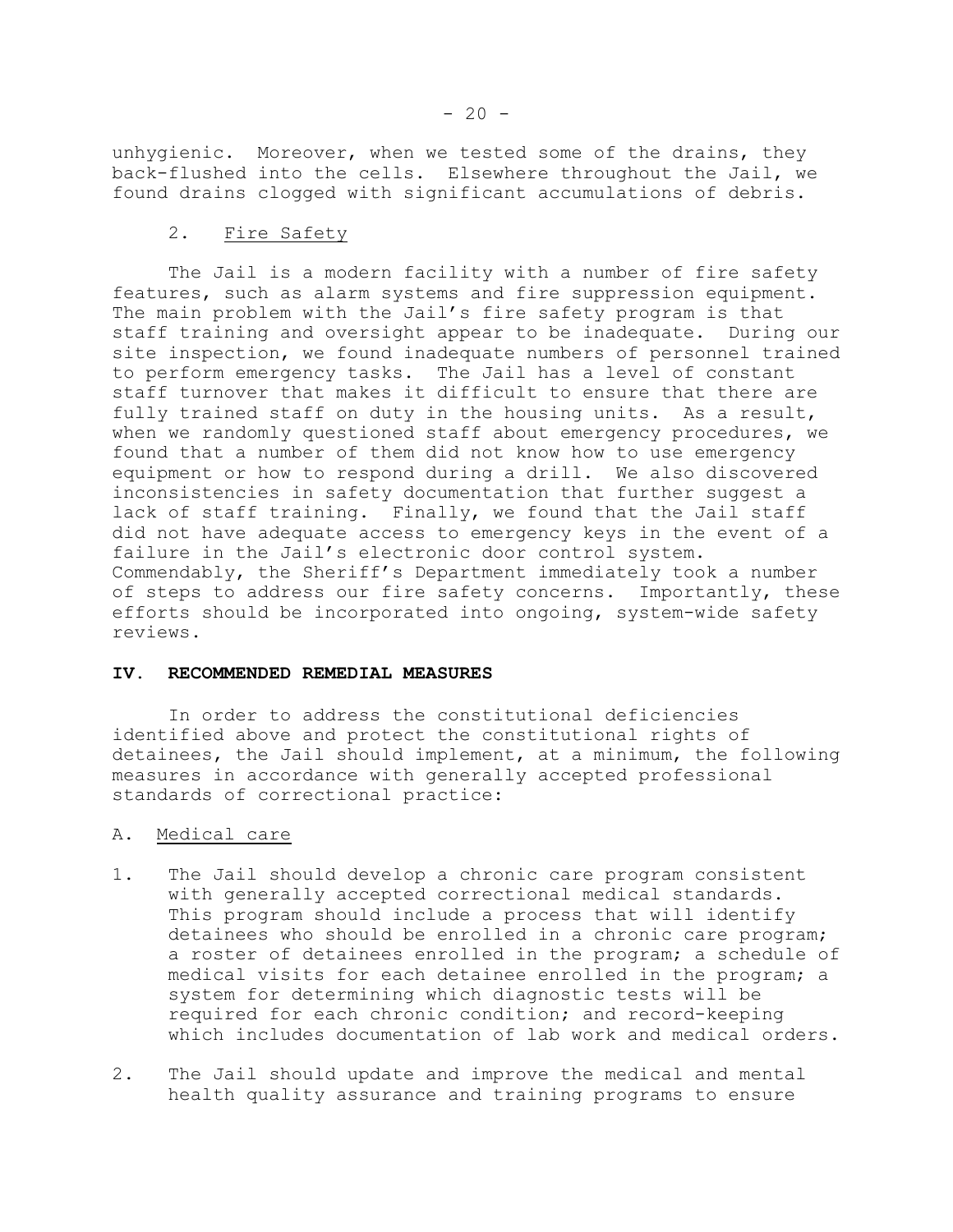compliance with generally accepted correctional medical standards. These improvements should include additional internal self-auditing to ensure that staff conduct appropriate assessments, provide timely treatment, and document care in a manner consistent with generally accepted correctional medical standards.

- 3. The Jail should develop a system to monitor the effects of medications and to ensure appropriate follow-up for detainees with serious medical or mental health conditions.
- 4. The Jail should develop a system to track sick call requests and identify barriers to timely access to medical or mental health care. Sick call requests need to be triaged by appropriate personnel to ensure appropriate and timely access to medical care.
- 5. The Jail should ensure that medical consultation and specialty services receive physician oversight.
- 6. The Jail should employ sufficient qualified staff to ensure detainees have adequate access to medical and mental health care.
- B. Mental Health Care
- 1. The Jail should create a mental health program that will allow the Jail to identify, treat, and monitor detainees with chronic mental illness. As part of this development process, responsible Jail personnel may wish to consider evaluating mental health programs in a variety of outside institutions and adopt useful policies and procedures from appropriate models.
- 2. The Jail should continue with efforts to assess the mental health caseload in the facility, and develop a variety of housing and treatment options to address the needs of the mentally ill. This system will need to organize treatment options so that the Jail can deal with those across the entire spectrum of care. The Jail's mental health treatment policies need to meet generally accepted standards of correctional health care. These policies should provide for the development of individual treatment plans and timely access to levels of care appropriate to detainees' mental health needs. Such care should address detainees who are stable and can be housed in general housing, detainees who are highly unstable and require intensive supervision, detainees who are stable but may require step-down services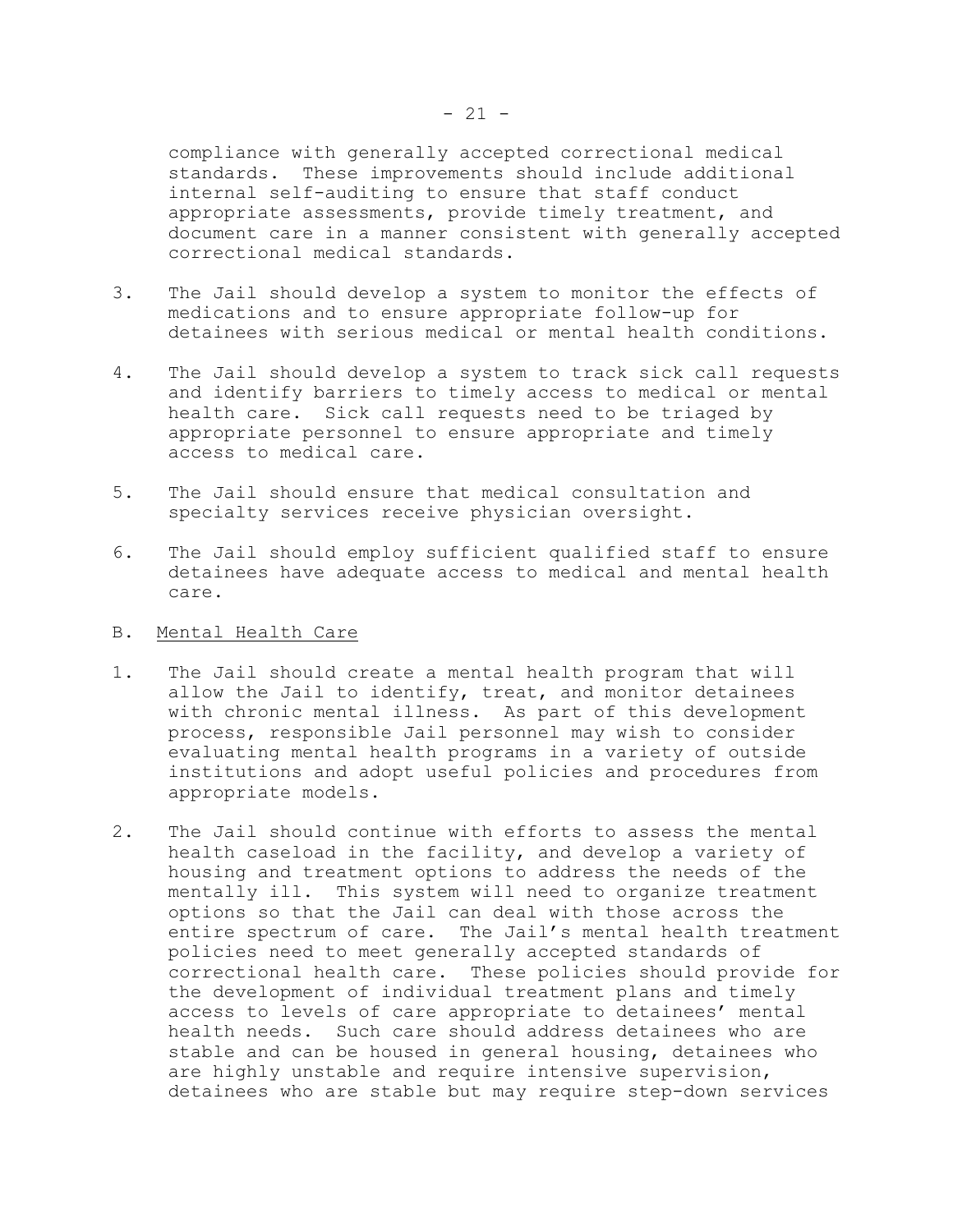before returning to general population, detainees who are actively suicidal, and detainees who are at risk of suicide but may not have expressed an immediate intent to commit suicide.

- 3. Restraints should not be used as punishment, for the convenience of staff, or in lieu of treatment. The Jail should provide a variety of psycho-therapeutic treatment options and adopt appropriate safeguards to avoid the inappropriate use of chemical sedation.
- 4. The Jail should implement policies for monitoring detainees at risk of suicide that meet generally accepted correctional mental health standards. The Jail should retrofit cells used for suicidal detainees or detainees requiring intensive supervision. The Jail should eliminate fixtures that can be used to facilitate suicide (e.g., exposed bars or bath fixtures) while at the same time avoid creating a non-therapeutic environment (e.g. bare cells or extensive use of isolation for psychotic detainees).
- 5. The Jail should include mental health staff and administrators as part of medical quality assurance and other administrative management processes.
- C. Protection from Harm
- 1. The Jail should ensure that there are a sufficient number of adequately trained staff on duty to supervise detainees and to respond to serious incidents.
- 2. The Jail should prohibit the use of chokeholds and hogtying.
- 3. The Jail should increase video surveillance in critical housing areas and alter staffing patterns to provide additional direct supervision of housing units.
- 4. The Jail should develop and implement policies and procedures to improve control over razors or other dangerous items.
- 5. The Jail should develop and implement additional policies and procedures for the investigation of serious incidents, including excessive use of force and detainee-on-detainee violence. These policies and procedures should include administrative responses to violence and a detainee disciplinary process conducted in a confidential manner. They should also include routine interview and document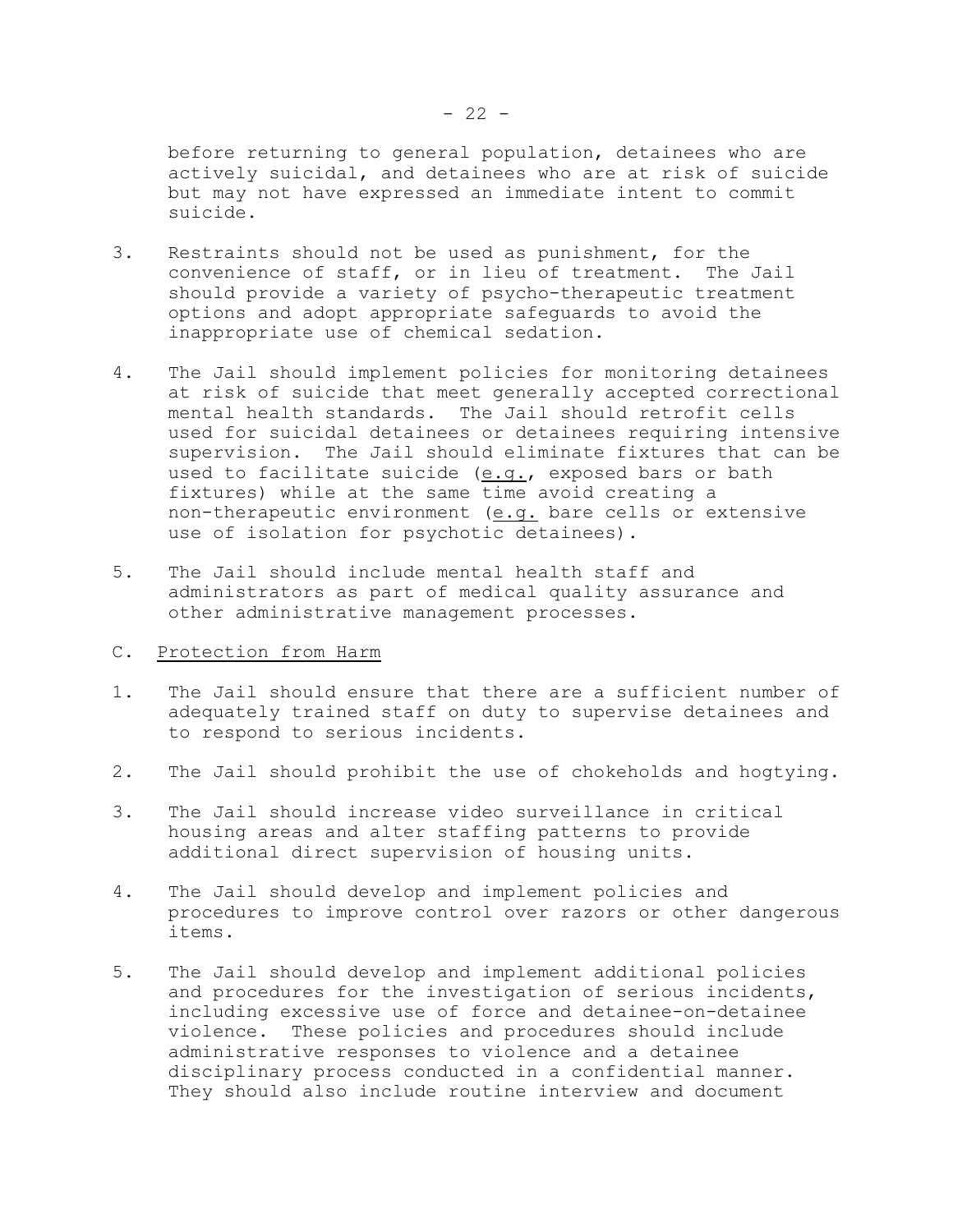collection procedures that will allow investigators to complete their inquiries in an objective manner consistent with generally accepted correctional standards.

6. The Jail should alter its procedures for cell extractions and other use of force situations to ensure that staff are utilizing appropriate force techniques. Such alterations should include routine videotaping of planned use of force.

#### D. Sanitation and Life Safety

- 1. The Jail should develop and implement a long-term plan for addressing Jail crowding and population growth.
- 2. The Jail should develop and implement policies and procedures to improve detainee hygiene to a level consistent with generally accepted health standards. The Jail should specifically improve laundry practices and facilities to ensure that the Jail can adequately wash and sanitize detainee laundry. The Jail should also maintain, at all times, a sufficient supply of sanitary bedding, linen, clothing, razors, and other hygiene materials.
- 3. The Jail should increase staff training to ensure that staff is prepared to implement emergency procedures and operate emergency equipment the event of an emergency. Jail supervisors shall periodically test and drill staff on their knowledge of emergency procedures, and provide corrective instruction as part of a Jail-wide safety program. The Jail should continue with its ongoing effort to develop a qualified Jail safety team to help conduct staff training and oversee facility safety programs.

\* \* \* \* \* \* \* \* \* \* \* \* \* \* \* \* \*

Please note that this findings letter is a public document. It will be posted on the Civil Rights Division's website. While we will provide a copy of this letter to any individual or entity upon request, as a matter of courtesy, we will not post this letter on the Civil Rights Division's website until ten calendar days from the date of this letter.

We hope to continue working with the County in an amicable and cooperative fashion to resolve our outstanding concerns regarding the Jail. Since we toured, the County has reported that it has adopted a number of improvements, many of which appear to be designed to address issues raised during our exit interviews. We appreciate the County's pro-active efforts.